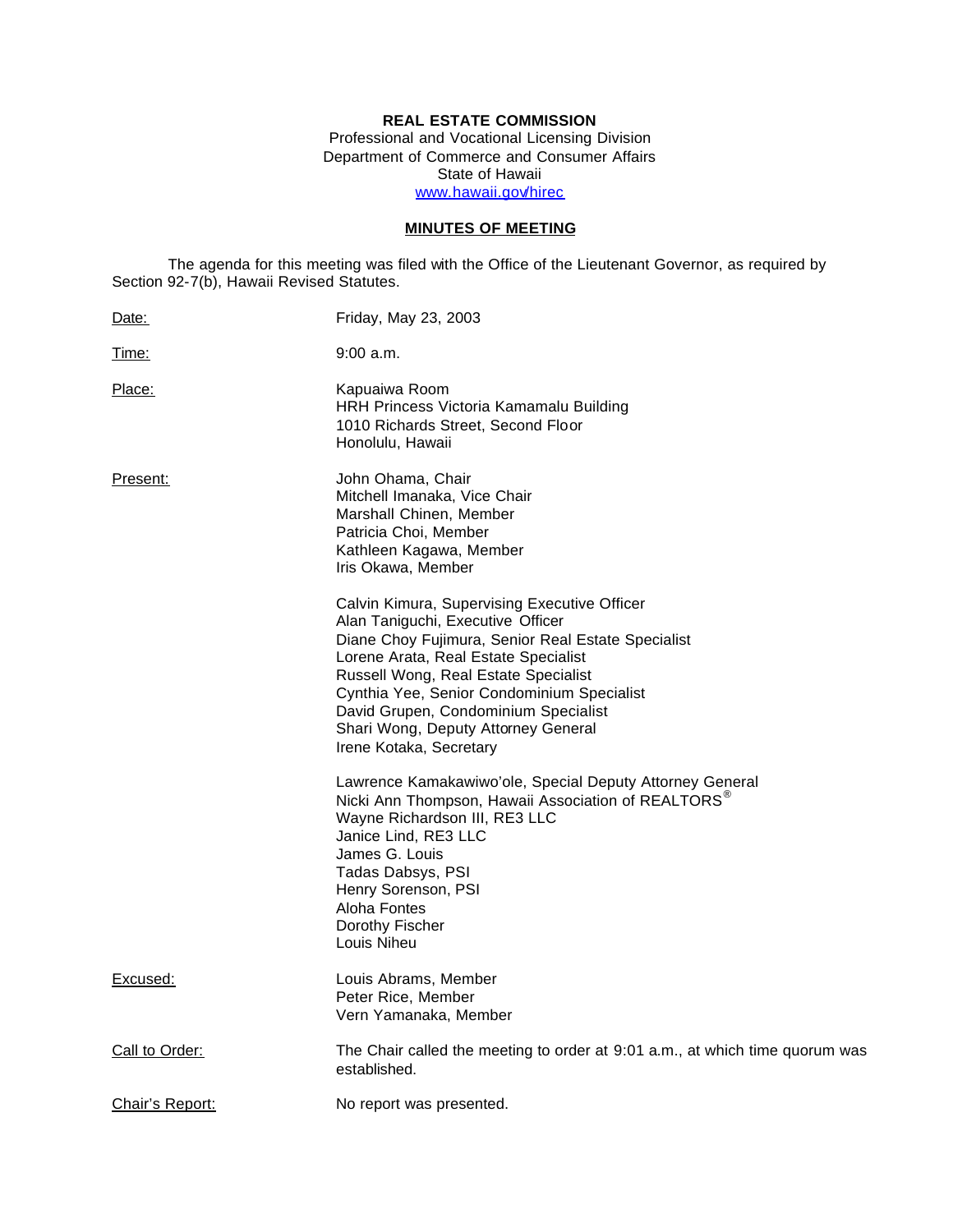Executive Officer's **Additions to the Agenda:** Report: Upon a motion by Commissioner Okawa, seconded by Commissioner Imanaka, it was voted on and unanimously carried to add the following items to the agenda: 6. Licensing – Applications e. Dorothy S. Fischer f. Aloha K. K. Fontes 7. Chapter 91, Hawaii Revised Statutes, Adjudicatory Matters c. In the Matter of the Real Estate Broker's License of Keola Childs, REC 2000-140-L **Additional Distribution** The following item was distributed to the Commissioners prior to the start of the meeting: 4. Committee Reports f. PSI Examination Services – Job Analysis Survey **Minutes of Previous Meetings** Upon a motion by Commissioner Imanaka, seconded by Commissioner Kagawa, it was voted on and unanimously carried to approve the minutes of the April 25, 2003 Real Estate Commission meeting as circulated. Committee Reports: **PSI**  Tadas Dabsys, Vice President of the Examination Services Division of PSI and Henry Sorenson were present at the meeting to discuss the examination services that PSI offers. Mr. Dabsys presented an overview of PSI and the services that it provides. He also distributed information on PSI. Mr. Dabsys stated that PSI has been in business since 1946 and it is a family-owned business. They develop aptitude tests and are using some tests that date back to 1955. He stated that no PSI exam has been successfully challenged in court or at a hearing. Their tests can be administered over the internet. If they were selected as the testing contractor, they would set up their own test centers and the employees would be contracted by the company. Candidates may call their toll-free lines from 6 a.m. to 5 p.m. Pacific time, providing greater access for Hawaii candidates. They also have an automated phone system that is available 24 hours a day, seven days a week. Candidates need only call one day in advance to make a reservation. To cancel a reservation, the candidates must call at least three days in advance.

> PSI currently has 11 clients and will begin serving Pennsylvania on September 1, 2003. They are the second-largest company offering real estate examinations. Their national exam is certified by ARELLO. They are currently conducting a job analysis survey and are requesting input from regulators, educators and licensees. They hope to conduct a job analysis survey every year.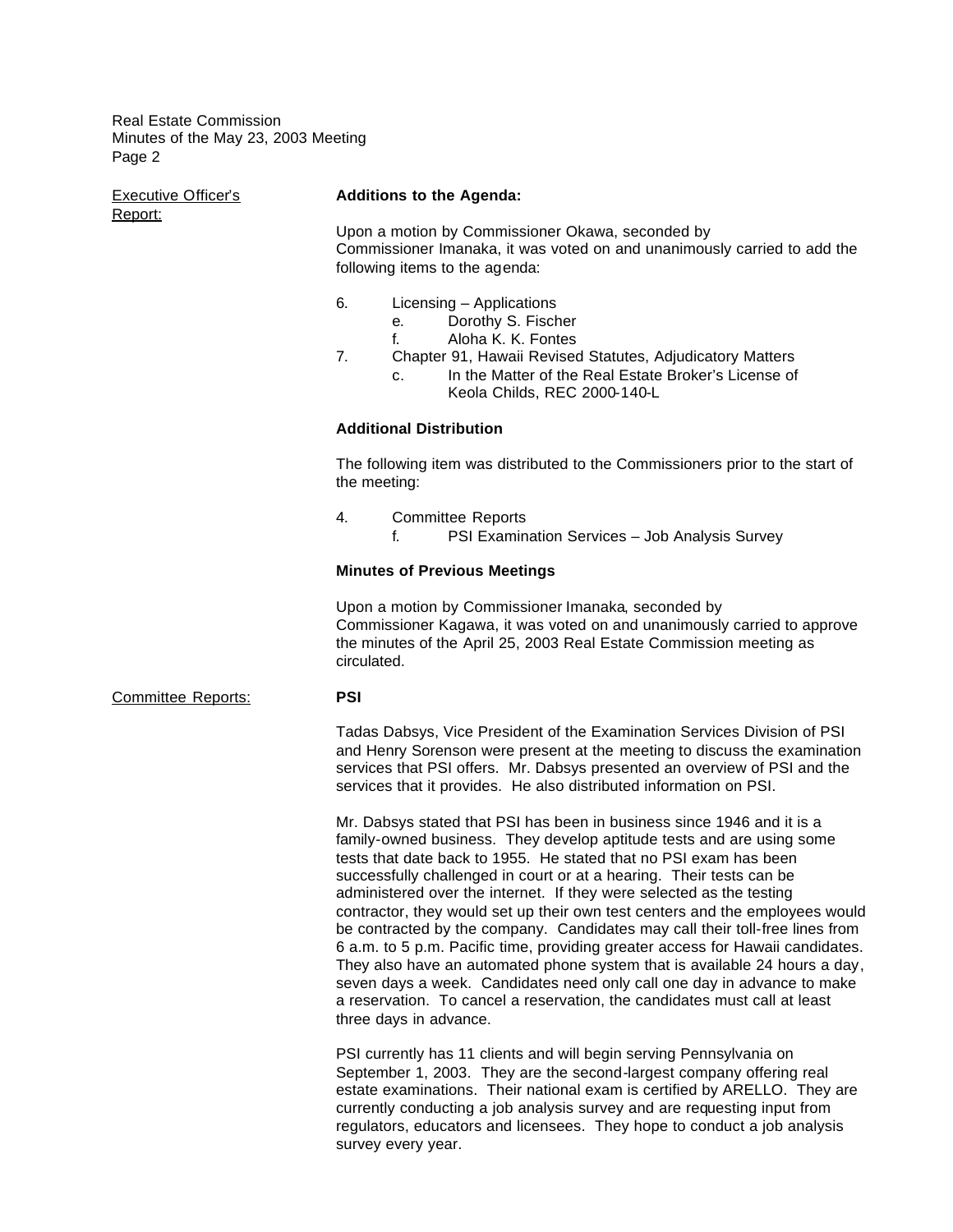> A copy of the job analysis survey was distributed to the Commissioners. The Commissioners who are real estate licensees were asked to return the survey to PSI.

Mr. Dabsys stated that real estate is changing quickly in areas such as the internet, VOWs, mold, and home inspections. The State of Nevada had asked if there was a test on mold.

Chair Ohama asked if the test was flexible. Mr. Dabsys stated that if there was a bad item on the exam, the question could be discontinued by the next day. It is easy for them to make instantaneous updates to the exam. As soon as the questions are written and approved, they could make it available on the following day.

Mr. Dabsys was asked to explain the exam writing process. Mr. Dabsys stated that they first find out what the job is and then the content areas are defined. The questions are then written. PSI has professional item writers. The lead person has been with PSI for over 22 years.

If the program was new, PSI would write at least six times the number of required items. Their national exam has over 1000 items. There are approximately 150 to 200 questions in their test bank for the state portion of the exam. They have a team of eight to twelve item writers reviewing the items to make sure that the content is correct. They rate the items according to difficulty if they are a new program. The exam questions are targeted for candidates who are minimally competent.

Every test candidate is given the opportunity to give their comments on why they selected a certain answer. PSI will look at the comments and then will rewrite the question if necessary.

Mr. Dabsys was asked to explain how long it would take them to insert a new question into the examination. Mr. Dabsys stated that there are approximately five to ten pretest questions that are intermixed within the exam. The candidate does not know which ones they are. They are not included in the score. PSI then looks at the statistics for the trial questions. If new legislation was passed, then PSI would have an item writing session. As soon as the items are approved, they can be put in the exam overnight.

If the new questions became effective on January 1, PSI would monitor the exams every day for the first two months to see if there are any discrepancies. When new material is inserted into the exam, they also go through the old material to see if any of the current questions were affected by the new material.

Mr. Dabsys stated that some states ask their candidates to fill out a contract sheet. A scenario is given and they are asked to answer questions based on the scenario. They also check for proper terminology.

Commissioner Kagawa asked Mr. Dabsys what the cost to the State would be if they were selected as the examination vendor. Mr. Dabsys stated that the costs are be paid by the candidates. The fees charged to the candidates would also allow the Commission to update the exam due to legislative changes or changes in industry practices.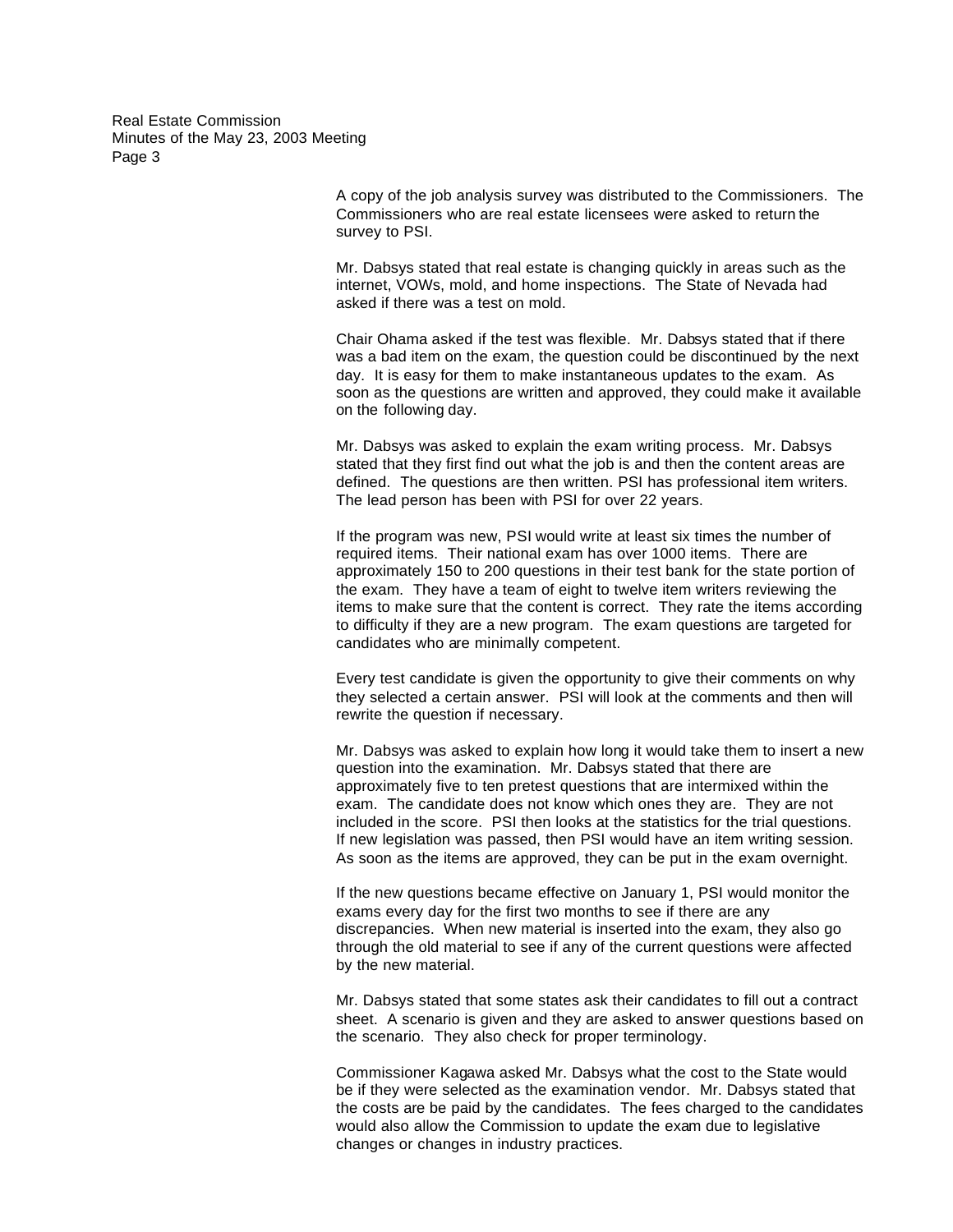> Mr. Dabsys was asked how frequently testing would be offered on the neighbor islands. Mr. Dabsys responded that they would have to take a look at it and then consult with the Commission. They would like to have at least weekly testing on the neighbor islands. The Honolulu test center would be open every day.

## **Laws and Rules Review Committee**

Upon a motion by Commissioner Okawa, seconded by Commissioner Imanaka, it was voted on and unanimously carried to accept the report of the May 8, 2003 Laws and Rules Review Committee meeting as follows:

- 1. Minutes of April 7, 2003 **Accept**
- 2. Program of Work, FY03
	- a. Program of Work, FY 04 **Recommend** that the Commissioners review the current program of work and propose revisions.
	- b. Neighbor Island Outreach The next neighbor island outreach is scheduled to be held in Kauai. REB Staff will work with the Kauai Commissioner on scheduling the meetings.
- 3. Special Issues
	- a. NAR Proposed Policy on VOWs **Recommend** that the Committee wait until after the ARELLO Midyear Meetings to determine its position on VOWs.
	- b. \$150,000 from REEF to General Fund (House Bill No. 1152,
		- H.D. 1, S.D. 1, C.D. 1 **Recommend** the following:
			- 1) That the Commission send a letter to the Governor within a week, expressing their concerns over the taking of the moneys from the REEF trust fund, such as how it would impact on their fiduciary obligation to the funds, and noting that the funds are collected specifically from the real estate licensees and should not be deposited back into the General fund.
			- 2) That the Commission seeks the engagement of private counsel, subject to the review of the funding requirements of all three trust funds.
			- 3) That the Commission considers prospective action to be taken.
			- 4) That a letter be sent to industry members to urge them to support the Commission in its efforts.
- 4. Budget and Finance Report February 28, 2003 **Recommend acceptance** of the Real Estate Recovery Fund Report, dated February 28, 2003.
- 5. Next Meeting: **Tuesday,** June 10, 2003

9:00 a.m.

Kapuaiwa Room HRH Princess Victoria Kamamalu Building 1010 Richards Street, Second Floor Honolulu, Hawaii

The SEO reported that the Commission will be sending a letter to the Governor objecting to the taking of moneys from the Real Estate Education Fund, as stated in item 3.b. of the above report. He thanked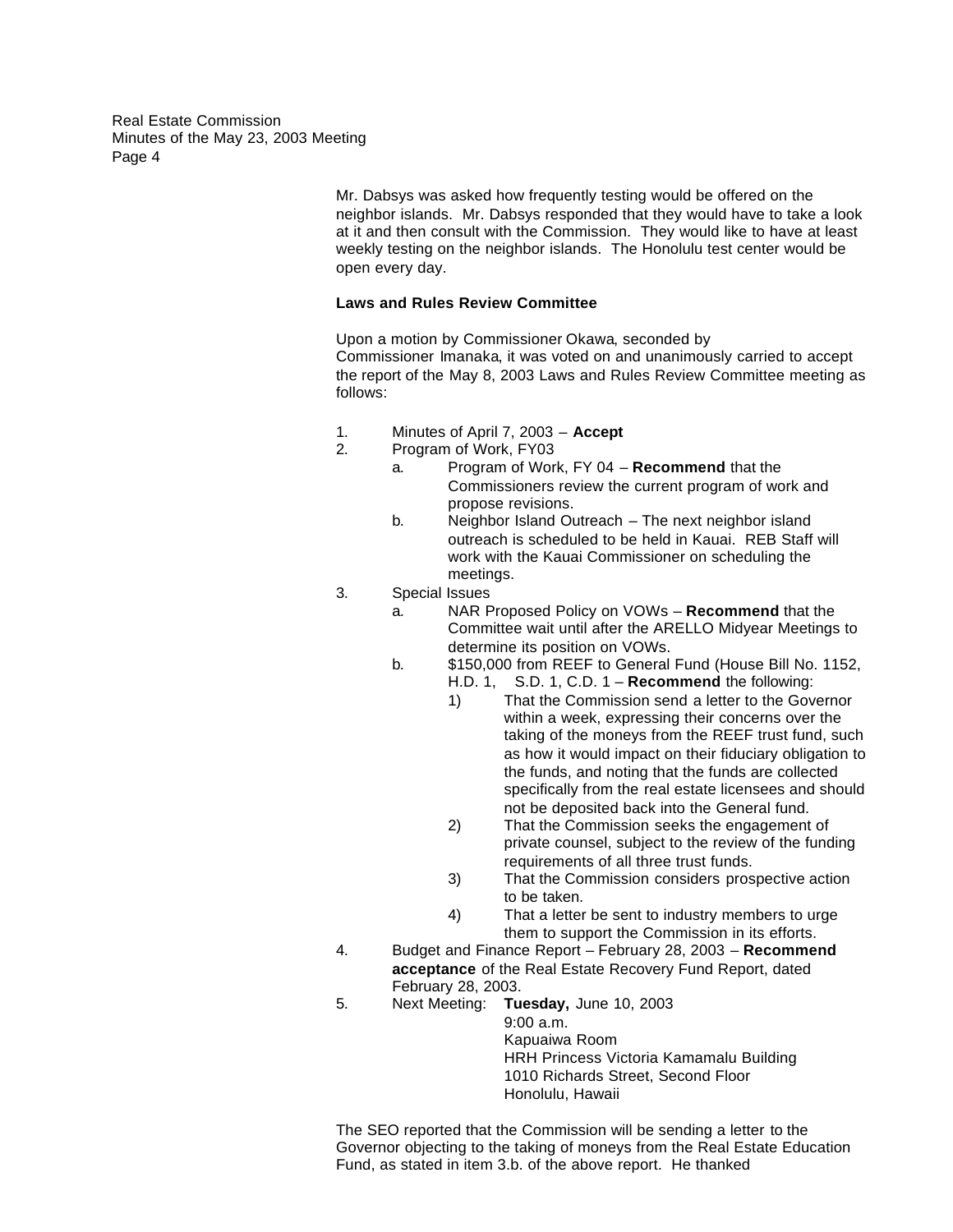> Commissioner Rice for drafting the letter. The SEO also informed the Commission that the Department's will recommend a veto.

## **Education Review Committee**

Upon a motion by Commissioner Kagawa, seconded by Commissioner Chinen, it was voted on and unanimously carried to accept the report of the May 8, 2003 Education Review Committee meeting as follows:

- 1. Additions to Agenda and Additional Distribution **Accept**
- 2. Minutes of April 7, 2003 **Accept**
- 3. Continuing Education Administration, Curriculum, Courses, Providers, and Instructors
	- a. Applications

1) Course – "Property Management & Landlord/Tenant," Author/Owner: Hawaii Association of REALTORS®, Provider: Hawaii Association of REALTORS®, Course Category: Property Management, Clock Hours: 3 - **Recommend approval**

- 2) Course "Legal Issues," Author/Owner: Hawaii Association of REALTORS®, Provider: Hawaii Association of REALTORS®, Course Category: Real Estate Law, Clock Hours: 6 (3 hours CE credit) – **Recommend approval**
- 3) Core Course "Agency, Practical Ethics, and Fair Housing," Author/Owner: Hawaii Association of REALTORS®, Provider: Hawaii Association of REALTORS®, Course Category: Ethics, Fair Housing, Agency and Disclosure, Clock Hours: 4 – **Recommend approval**
- 4. Prelicensing Education Administration, Curriculum Schools, Instructors, and Equivalency
	- a. Applications
		- 1) Instructor C. Mark Ambard, Salesperson and Broker Curriculums, Hawaii Institute of Real Estate – **Recommend approval**
		- 2) Prelicense School Abe Lee Seminars, Principal Abe Lee, Salesperson and Broker Curriculums – **Recommend approval**
		- 3) Prelicense School Fahrni School of Real Estate, Principal – Helen Fahrni, Broker Curriculum – **Recommend approval**
- 5. Budget and Finance Report February 28, 2003 Real Estate Education Fund Report - **Accept**
- 6. Next meeting: **Tuesday,** June 10, 2003 Upon adjournment of the Laws and Rules Review Committee Meeting, which convenes at 9:00 a.m. HRH Princess Victoria Kamamalu Building 1010 Richards Street, Second Floor Honolulu, Hawaii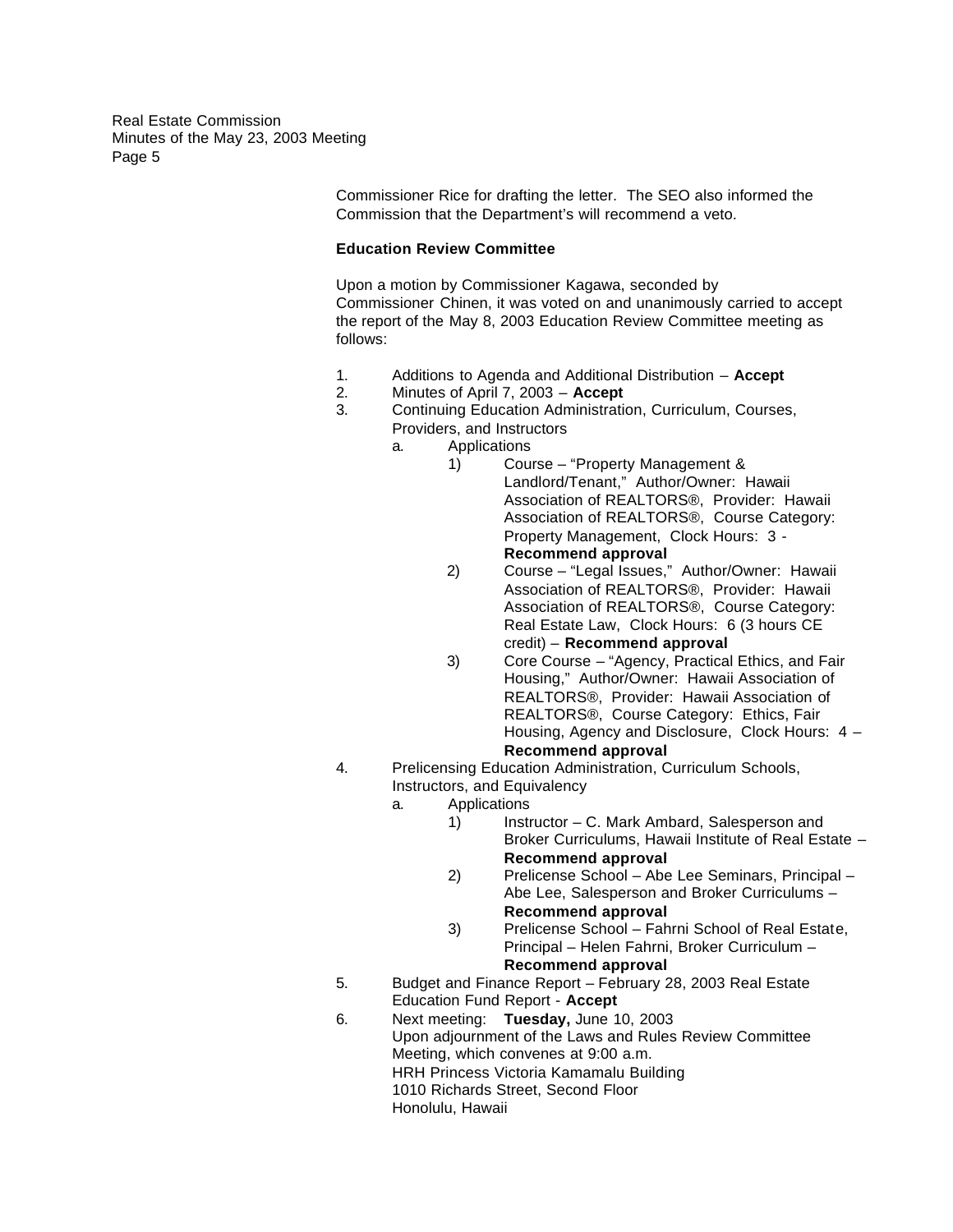## **Request for Proposal – Broker's Curriculum – RE3 LLC, Real Estate Services (RE3)**

Wayne Richardson III, President and Principal Broker of RE3 LLC, Real Estate Services (RE3), and Janice Lind, former principal of REEF, Inc., were present at the meeting to answer any questions the Commission may have regarding the submission of their RFP for the Broker's Curriculum course.

Requests for proposals (RFP) were sent out to a fairly good sampling of parties interested in submitting a proposal. The deadline for submission of the RFP was May 12, 2003. RE3 LLC was the only one who submitted a RFP for the broker's curriculum by the deadline.

Mr. Richardson teaches both the sales' and the brokers' curriculum.

Mr. Richardson stated that he came to address any questions that the Commission may have regarding their proposal. He stated that their team brings a unique combination of skills. They are interested in working with the Commission and the staff.

Commissioner Kagawa thanked them for their efforts and commended them for the work that they have done to submit the proposal.

The Chair stated that he did not have a problem with the proposal, however, he wished that more proposals had been submitted in order to provide the Commission with a wider selection. He stated that he would like to extend the deadline for submission to see if anyone else will be able to submit proposals. He stated that he would like the RFP to be sent to a broader range of people.

Commissioner Okawa commented that she thought the proposal that was submitted by RE3 LLC was put together well on such short notice. The time period allowed for the submission of the RFPs was very brief. She stated that she wanted to honor the deadline, but she did not want to exclude others from submitting their proposals because of the brief time period.

The first draft of the broker's curriculum is due on July 15, 2003. The final draft is due September 15, 2003.

Commissioner Imanaka stated that the RFP was done on short notice within a limited time frame. He also stated that in order to be fair to those who had already submitted a RFP, the Commission should make a definite deadline for the extension if it desires to solicit additional proposals.

Senior Specialist Fujimura asked the Commissioners for the specific names of individuals or entities that they would like to notify of the RFP if the deadline were to be extended. Also, was it the Commission's desire to notify those in the first mailing of the extension date?

Chair Ohama stated that he would like to see the pool expanded.

Senior Specialist Fujimura again stated that she would need the names of specific individuals and entities as soon as possible in light of the set deadline dates.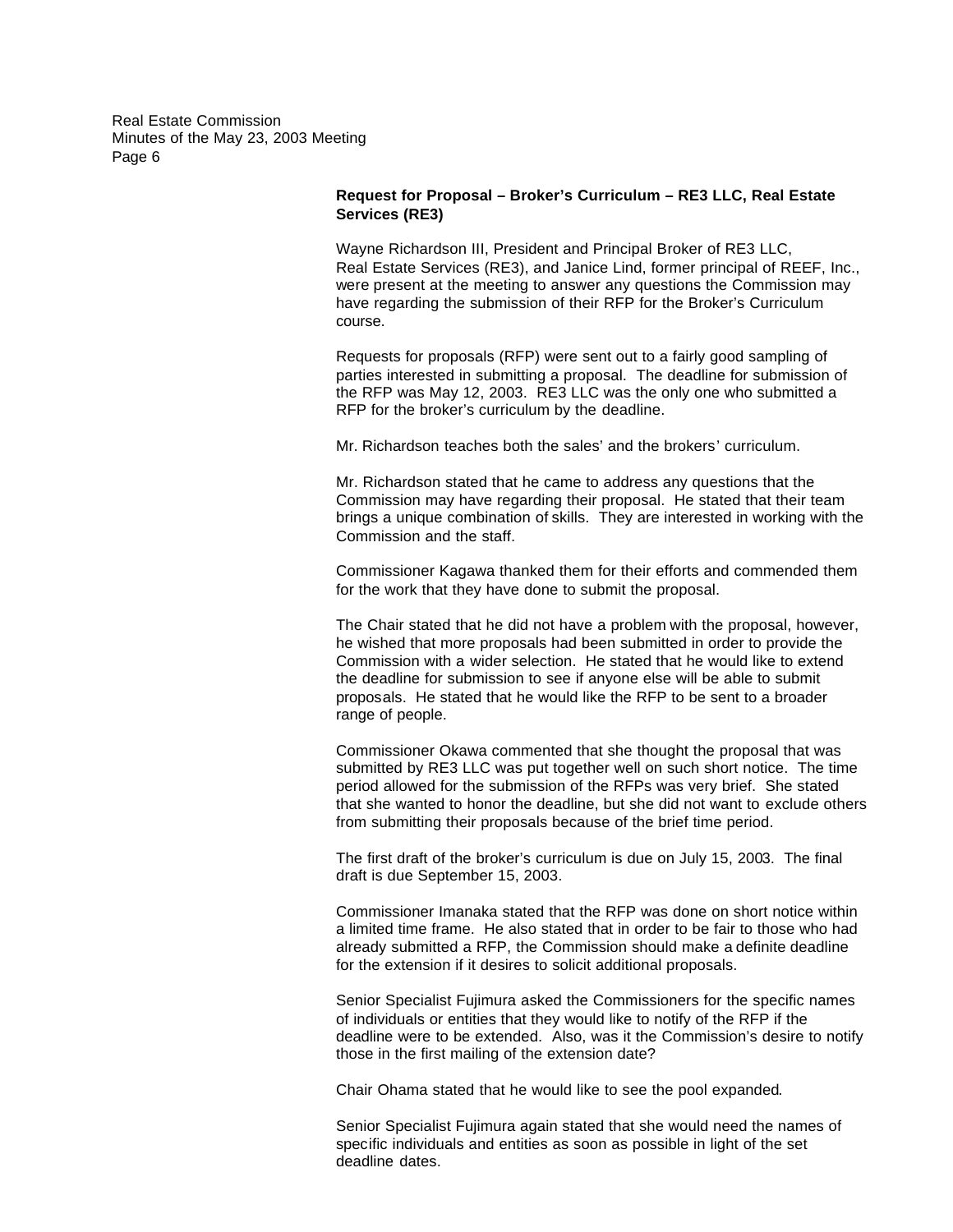> Ms. Thompson asked if the Commission had received any calls from interested parties who did not have adequate time to submit a proposal. Senior Specialist Fujimura stated that Brian Thomas had requested and received a packet. The RFP was sent out to all continuing education providers and instructors, prelicensing schools and instructors and members last biennium's Core Course Committee.

Commissioner Choi moved to:

- 1. Defer decision making on the RE3 LLC, Real Estate Services' proposal.
- 2. The Commissioners are to submit additional names to the REB staff within five days of this meeting.
- 3. The deadline for submission of proposals is extended to June 20, 2003.
- 4. A notice will be sent out to those who were previously notified that the deadline has been extended to June 20, 2003.
- 5. This matter will be placed on the June 27, 2003 Real Estate Commission Meeting agenda for discussion and decision making.

Commissioner Imanaka seconded the motion.

Commissioner Okawa informed Mr. Richardson and Ms. Lind that their submissions were very good and if they wished to amend their submission, they may feel free to do so.

The Chair asked Mr. Richardson if it would be possible to offer online delivery of courses. Mr. Richardson stated that one of the requests in the scope of the RFP was to consider alternate methods of delivery. Mr. Richardson stated that they had looked at other means of delivery, but there were cost and security issues involved. There is a big difference in the number of candidates applying for a real estate salesperson's license versus those applying for a real estate broker's license.

Chair Ohama asked if they would be using the Hawaii Association of REALTORS' CCIM forms. Mr. Richardson stated that the forms could be incorporated into the curriculum, but it raises a question as to whether or not you are delivering knowledge to the student. If the student can put their knowledge to good use, the instructor is an effective instructor. Mr. Richardson stated that being able to teach from a contract is an interesting situation.

Chair Ohama stated that he would like to have scenario-type questions. In the past, the candidate would have to fill out forms correctly on the examination. If the forms were not filled out correctly, the candidate could not go on with the test.

Mr. Richardson stated that the critical portions of the exam could be taken out and students could answer questions based on those sections.

Chair Ohama stated that he would like to have more than a multiple choice examination.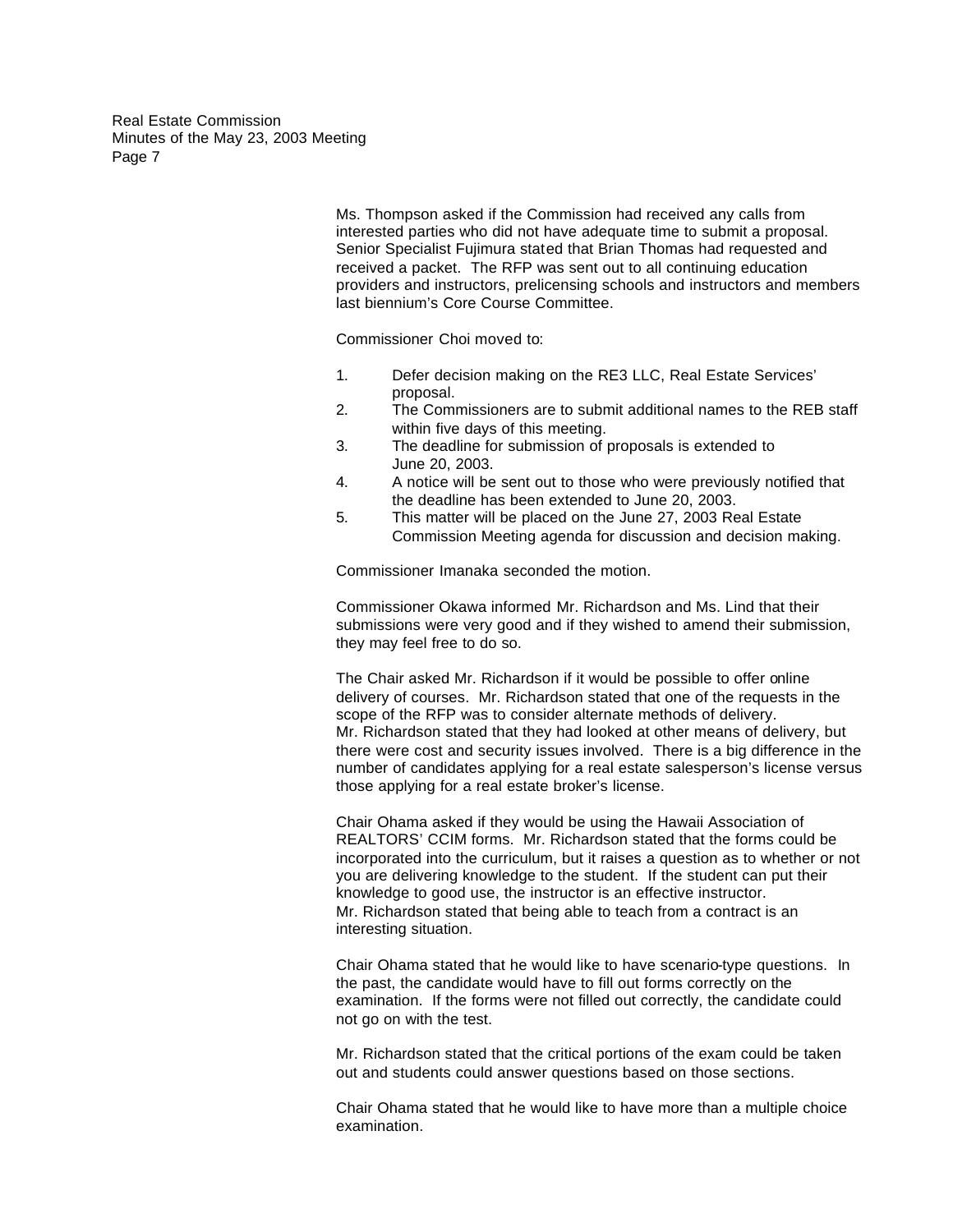> Ms. Lind stated that having forms in the State portion of the examination will force the instructors to teach the form. Ms. Lind stated that truncated forms could be used in the testing environment.

> Chair Ohama stated that he would like to incorporate management as part of the course because once a real estate licensee becomes a real estate broker, they are allowed to open their own office.

Chair Ohama stated that he was impressed by RE3 LLC's submission and thanked Mr. Richardson and Ms. Lind for coming to the meeting.

The motion was voted on and unanimously carried.

## **Condominium Review Committee**

Upon a motion by Commissioner Imanaka, seconded by Commissioner Okawa, it was voted on and unanimously carried to accept the amended report of the May 8, 2003 Condominium Review Committee meeting as follows:

- 1. Minutes of April 7, 2003 Meeting **Accept**
- 2. Condominium Governance and Management AOAO Reigstrations – 2003-2005 Biennium Registration – **Recommend approval** to ratify effective dates of July 1, 2003 for the AOAO 2003-2005 biennium registrations received through April 30, 2003.
- 3. CPR Registration, Developer's Public Reports
	- a) April 2003 **Recommend approval** to ratify issuance of effective dates of the developer's public reports and extensions issued for the month of April 203.
	- b) Project Statistics average time for all types of public reports is 29 days, which is outstanding when compared to other agencies and other states. Staff to redirect monitoring of public reports to those public report filings over 60 days and issue a written notice of unsatisfactory contract performance, especially if the average is over 60 days without extenuating circumstances.
	- c) Letter from City and County of Honolulu dated April 1, 2003 – Condominium Maps – **Recommend approval** to request that each condominium project registration applicant distribute a copy of the condominium map of the subject project to the applicable county agency who submits a written request to REC, simultaneously with the REC filing. **Recommend further** that a written notice be issued to the county agency, 1) that they will have to share the condominium map with the other county agencies or make additional copies for the other county agencies, and 2) that the condominium map may be amended from time to time and that the official depository for such amendments and the original condominium map is the Bureau of Conveyances and not the REC. For the City and County of Honolulu, it will be the Real Property Assessment Division. Staff to inquire with the other three county governments as to which agency desires to have a copy of the condominium map subject to the aforementioned caveats.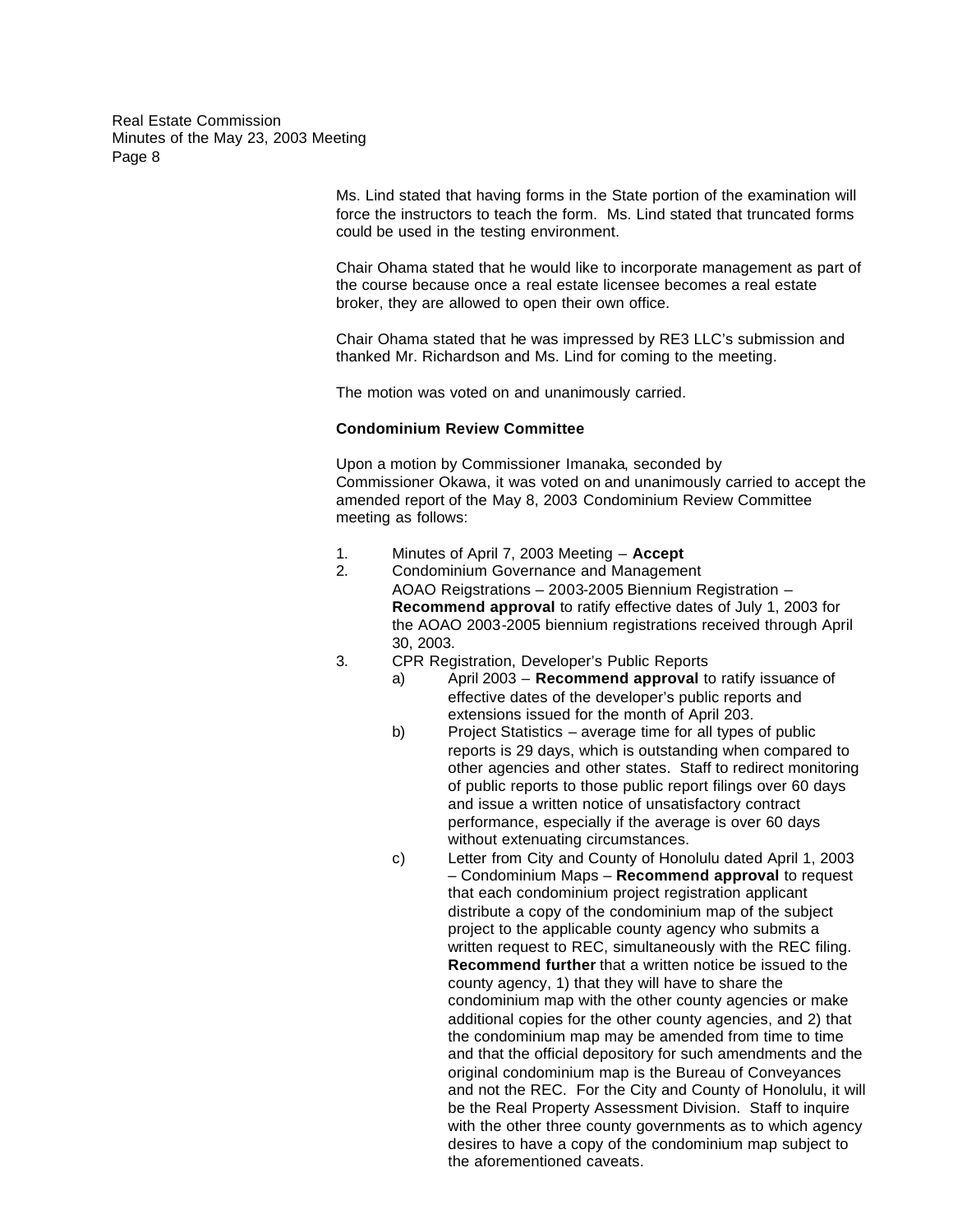- 4. Hawaii Condominium Bulletin Pursuant to the automatic renewal for successive one year term provision of the existing contract agreement with the Commission, **recommend approval** to automatically renew the Commission's Agreement for Consultant Service with Pioneer Ventures, Inc., dba Fisher & Pioneer Printers, for July 1, 2003 through June 30, 2004 subject to the same terms and conditions of the existing Agreement, and subject to the availability of the Condominium Management Education Fund.
- 5. Budget and Finance Report February 28, 2003 **Recommend acceptance.**
- 6. Next meeting: **Tuesday, June 10, 2003**

Upon adjournment of the Education Review Committee meeting, which follows the Laws and Rules Review Committee meeting which is scheduled to convene at 9:00 a.m. Kapuaiwa Room HRH Princess Victoria Kamamalu Building 1010 Richards Street, Second Floor Honolulu, Hawaii

## **Legislative Report**

Commissioner Imanaka was excused from the meeting.

The SEO reported on the status of the bills affecting the Commission. The following bills are awaiting the Governor's decision:

House Bill No. 75, H. D. 2, S. D. 1 House Bill No. 1152, H. D. 1, S. D. 1, C. D. 2 House Bill No. 373, H. D. 2, S. D. 1, C. D. 1 Senate Bill No. 394, H. D. 1 Senate Bill No. 1492, S. D. 1, H. D. 2, C. D. 1

The Deputy Attorney General was excused from the meeting.

## **Program of Work and Budget FY04**

Commissioner Imanaka returned to the meeting.

The SEO reported that Commissioner Yamanaka had submitted his comments on the proposed draft of the Program of Work for FY04. Commissioner Yamanaka would like to see more neighbor island outreach conducted. He was impressed by the comments and attendance at the Kona meetings. The SEO stated that the Commission is the only board or commission that is mandated by law to conduct meetings on the neighbor islands. It is the Commission's goal to conduct a neighbor island outreach in each of the counties during the fiscal year.

The Deputy Attorney General returned to the meeting.

The SEO also reported that Senior Specialist Yee had submitted her comments on the proposed program of work to him. REB staff will work on the budget and will present the final draft of the Program of Work and Budget for FY04 to the Commission for approval at the next Committee meeting. Once accepted by the Commission, the program of work and budget will be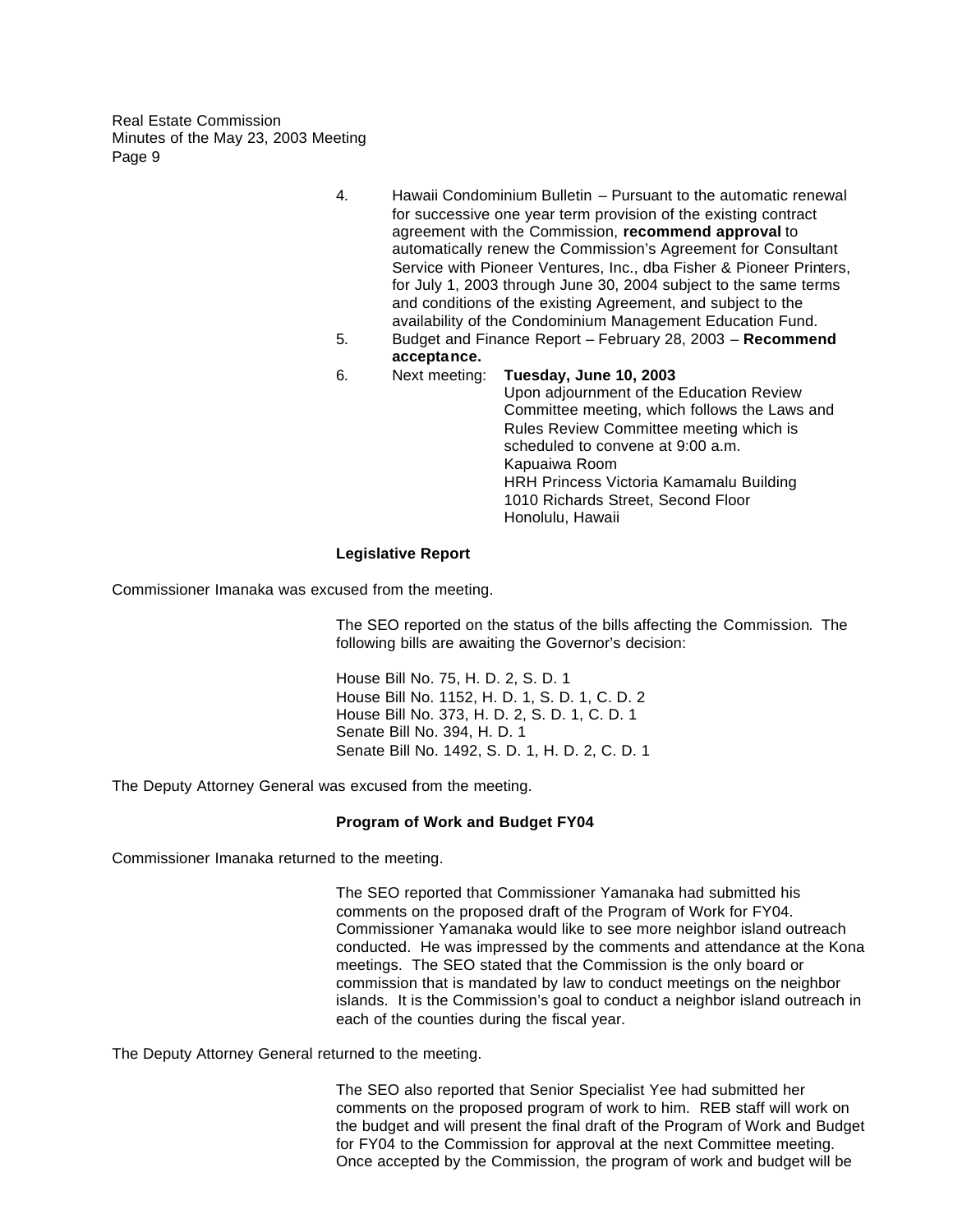|                                                  | submitted to the Director for approval. The Commission would like to have<br>the program of work and budget approved prior to July 1, 2003.                                                                                                                                                                                                                                                                                                                                                                                                                                   |
|--------------------------------------------------|-------------------------------------------------------------------------------------------------------------------------------------------------------------------------------------------------------------------------------------------------------------------------------------------------------------------------------------------------------------------------------------------------------------------------------------------------------------------------------------------------------------------------------------------------------------------------------|
|                                                  | Chair Ohama stated that Commissioner Yamanaka had mentioned that the<br>Commission was well received in Kona because the Kona Board of<br>REALTORS had spoken with their members. The SEO reported that<br>REB staff sends letters to the executive officer of the local board, the board<br>president, and other interested parties to inform them of the meetings. It has<br>been noted that meetings that are held at the local board offices have been<br>well attended.                                                                                                  |
| Licensing and<br>Registration -<br>Ratification: | Upon a motion by Commissioner Imanaka, seconded by Commissioner Choi,<br>it was voted on and unanimously carried to ratify the attached list.                                                                                                                                                                                                                                                                                                                                                                                                                                 |
| <b>Executive Officer's</b><br>Report:            | Announcements, Introductions, Correspondence and Additional<br><b>Distributions</b>                                                                                                                                                                                                                                                                                                                                                                                                                                                                                           |
|                                                  | Ms. Thompson thanked the Commission and its staff for getting the RFPs out<br>so promptly.                                                                                                                                                                                                                                                                                                                                                                                                                                                                                    |
|                                                  | Ms. Thompson informed the Commissioners that the Hawaii Association of<br>REALTORS has formed a partnership with the National Association of<br>REALTORS to offer an international course, which will be part of a CIPS<br>designation.                                                                                                                                                                                                                                                                                                                                       |
|                                                  | Ms. Thompson asked how much moneys were in the Real Estate Education<br>Fund. She was informed that the current balance is approximately one<br>million dollars. She was also informed that the fund has historically had a<br>balance over one million dollars. The fund reacts to dramatic changes in the<br>industry. The Commission anticipates expending money on the brokers'<br>curriculum and on continuing education if the number of hours required is<br>increased. The Condominium Management Education Fund may be used to<br>provide more educational programs. |
|                                                  | Ms. Thompson stated that the Hawaii Association of REALTORS will provide<br>support to the Commission in informing them of the neighbor island outreach<br>when it is scheduled. She requested that they be notified in advance.<br>Ms. Thompson also apologized for not being able to attend the meeting in<br>Kona.                                                                                                                                                                                                                                                         |
|                                                  | Ms. Thompson was asked to pass on the information of the extended<br>deadlines for the broker's curriculum RFP to Ms. Shimizu.                                                                                                                                                                                                                                                                                                                                                                                                                                                |
| <b>Licensing - Applications:</b>                 | Louis W. A. C. Niheu                                                                                                                                                                                                                                                                                                                                                                                                                                                                                                                                                          |
|                                                  | Louis Niheu was present to answer any questions the Commission may have<br>regarding his application for a real estate salesperson's license. Mr. Niheu<br>was asked if he wished to have his application considered in executive<br>session. He declined the offer.                                                                                                                                                                                                                                                                                                          |

The Chair was excused from the meeting. Vice Chair Imanaka presided over the meeting.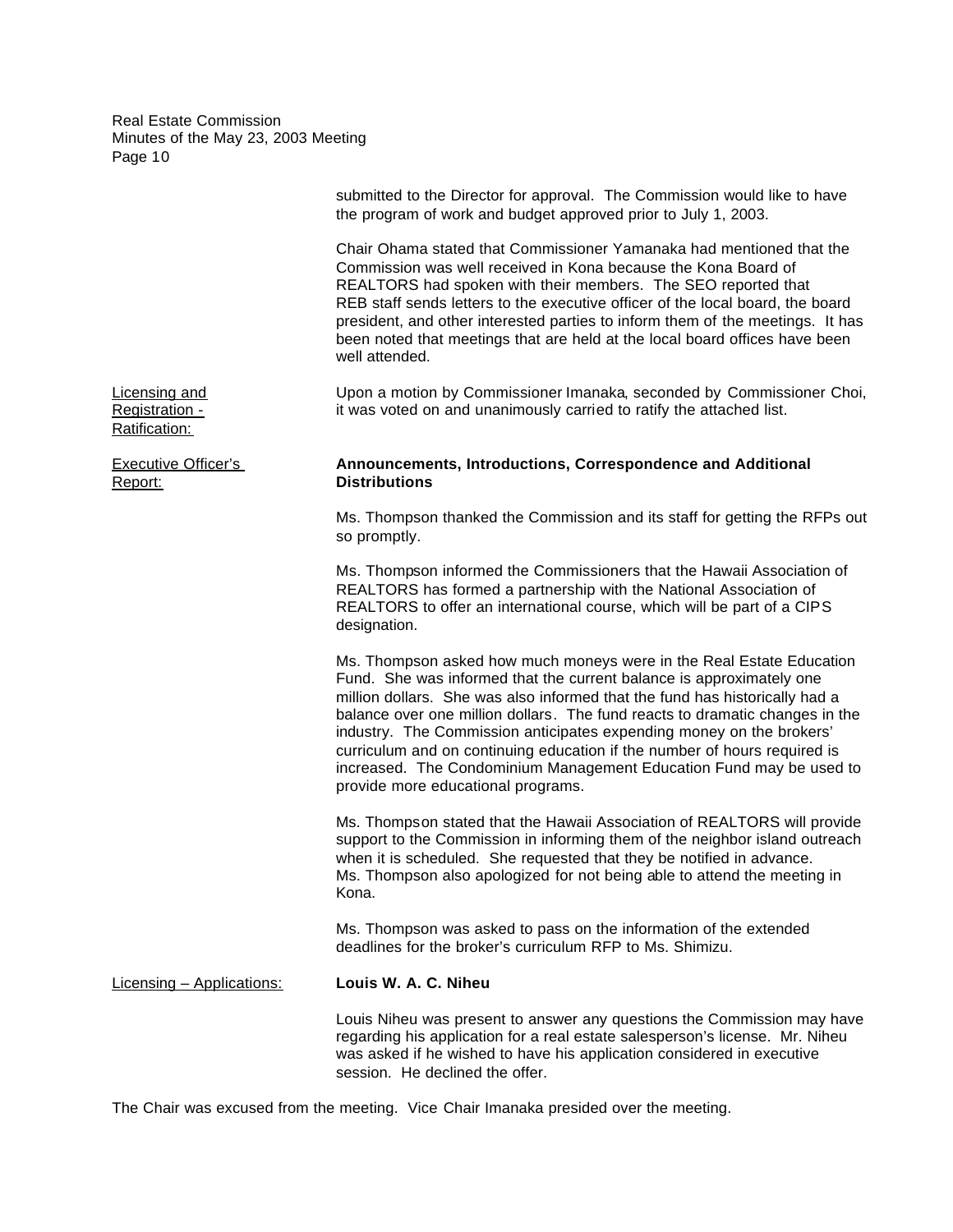> Commissioner Okawa thanked Mr. Niheu for providing extensive documentation. She informed Mr. Niheu that she appreciated receiving copies of the cancelled checks.

Mr. Niheu distributed copies of a letter, dated May 22, 2003, from Lawrence A. Sousie, Deputy Attorney General, regarding his payments to the Child Support Enforcement Agency.

Mr. Niheu was asked to explain his duties and responsibilities at Embassy Vacation Resorts. Mr. Niheu stated that he marketed vacation ownership for Poipu Point and Kaanapali Beach. Mr. Niheu informed the Commissioners that he sets up presentations at the resorts. Interested parties would go to the resort and would sit through a 90-minute presentation. If they wanted to take advantage of the time share opportunity, they could. Mr. Niheu stated that he sold family vacation resorts packages over the phone.

Upon a motion by Commissioner Okawa, seconded by Commissioner Choi, it was voted on and unanimously carried to take this matter under advisement.

#### **James G. Louis**

James G. Louis was present to answer any questions the Commission may have regarding his application for a real estate salesperson's license. Mr. Louis was asked if he wished to have his application considered in executive session. He declined the offer.

Mr. Louis stated that since he did not know what to expect, he did not prepare anything.

Mr. Louis stated that after his divorce, he was in a bad place. He left a highpaying job and gave his condo and car to his ex-wife. Mr. Louis said that he had gone up to his condo to get some family heirlooms and he got into an argument with his ex-wife. He started to walk away but he decided to talk about it a little bit more. Mr. Louis stated that he had never been in a situation like that before. He was telling his ex-wife that he had \$20,000 when he got out of the military that he had saved and had used it to pay for her degree. He was upset and did not realize that he had gotten a hold of her. When he realized what he was doing, he left. He was in the military for ten years. He has undergone counseling. He was taken off probation one year early because he had completed all of the requirements. The prosecuting attorney had told the judge that this is the timeliest compliance she had ever seen and recommended termination of his probation to the judge. Mr. Louis said that he did not think that this would happen again. He is really excited about getting his real estate license. His parents have a real estate company and he is volunteering at open houses and taking classes.

Commissioner Choi asked Mr. Louis if he sat at the open house by himself. Mr. Louis answered that there was someone else present. He is strictly there trying to learn so that when he does get licensed, he will have fewer things to learn. He is hoping that if he uses his days off to learn what he can, he will need less training when he does get licensed.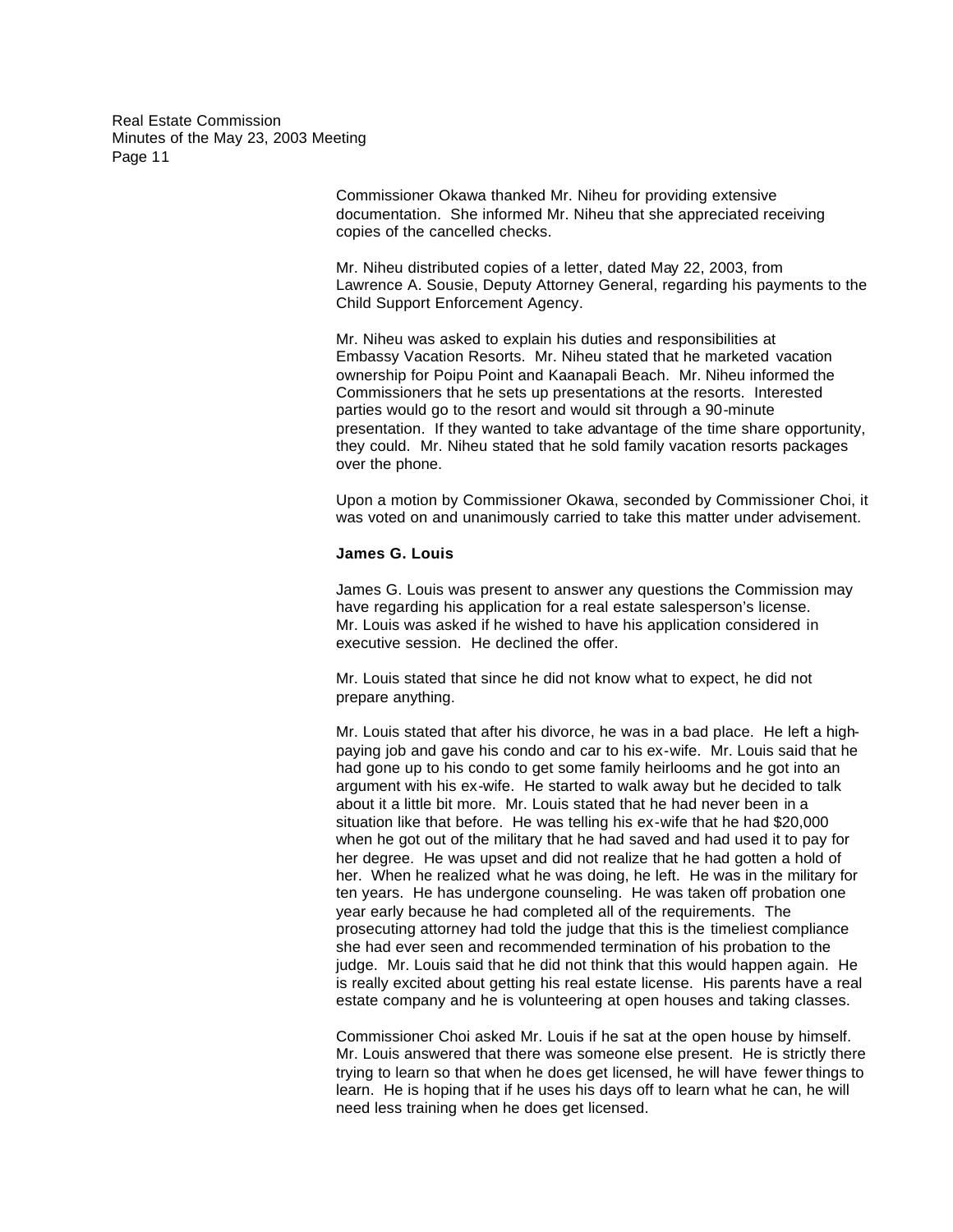|                           | Upon a motion by Commissioner Choi, seconded by Commissioner Kagawa,<br>it was voted on and unanimously carried to take this matter under<br>advisement.                                                                                                                                                                                               |
|---------------------------|--------------------------------------------------------------------------------------------------------------------------------------------------------------------------------------------------------------------------------------------------------------------------------------------------------------------------------------------------------|
|                           | Dorothy S. Fischer                                                                                                                                                                                                                                                                                                                                     |
|                           | Dorothy Fischer had requested that her application for a real estate<br>salesperson's license be considered in executive session.                                                                                                                                                                                                                      |
| <b>Executive Session:</b> | Upon a motion by Commissioner Choi, seconded by Commissioner Kagawa,<br>it was voted on and unanimously carried to enter into executive session,<br>pursuant to Section 92-5(a)(1), HRS, "To consider and evaluate personal<br>information relating to individuals applying for professional or vocational<br>licenses cited in section 26-9 or both." |
|                           | Upon a motion by Commissioner Choi, seconded by Commissioner Kagawa,<br>it was voted on and unanimously carried to move out of executive session.                                                                                                                                                                                                      |
| Licensing - Applications: | Dorothy S. Fischer                                                                                                                                                                                                                                                                                                                                     |
|                           | Upon a motion by Commissioner Choi, seconded by Commissioner Kagawa,<br>it was voted on and unanimously carried to take this matter under<br>advisement.                                                                                                                                                                                               |

Chair Ohama returned to the meeting and resumed presiding over the meeting.

#### **Aloha K. K. Fontes**

Aloha K. K. Fontes was present to answer any questions the Commission may have regarding her application for a real estate broker's license. Ms. Fontes was asked if she wished to have her application considered in executive session. She declined the offer.

Commissioner Okawa recused herself from the meeting.

Ms. Fontes informed the Commissioners that she was divorced. She had been an independent contractor with Bill Ramsey since 1994. She paid the mortgage and bills but did not pay her tax obligations. When she filed her taxes in 1996, she found out how much she owed. She is currently working with the IRS. She has never let her personal finances interfere with the collection of rent moneys or with her client's moneys.

Commissioner Choi asked Ms. Fontes if she had submitted a letter from her principal broker. Ms. Fontes stated that she was not aware that she needed to do so.

Ms. Fontes informed the Commissioners that she began to make monthly payments to the IRS. She decided to become an employee so that the taxes would be taken out by her employer. When she was interviewed by Bill Ramsey, she told him why she wanted to become an employee instead of an independent contractor.

Ms. Fontes stated that she does have federal and state tax obligations. Both are considered to be in uncollectible status. The IRS was paid a large sum and taxes are taken out at the end of the year. She pays \$20/month and is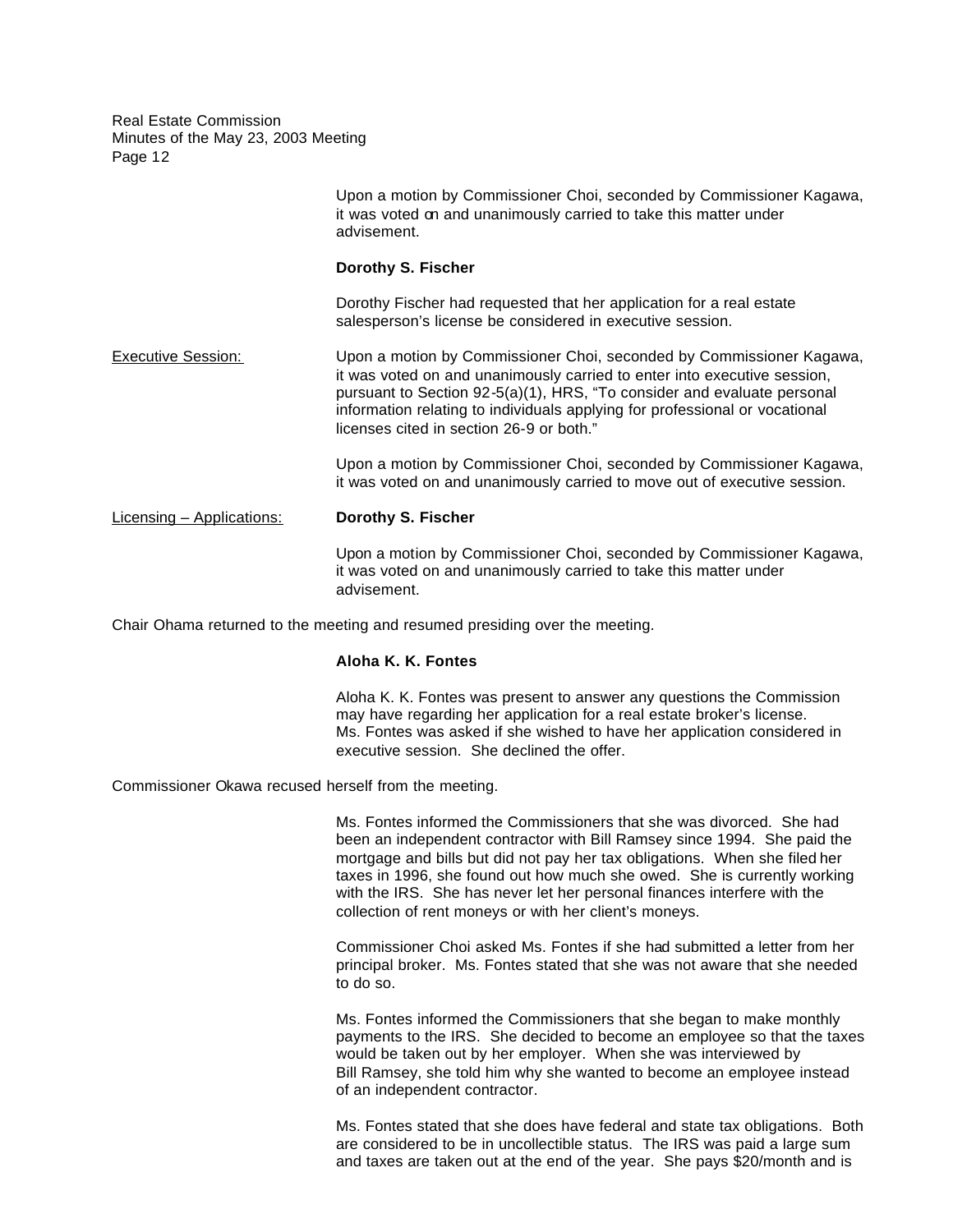> involved in the State's tax intercept program, where her tax refund is intercepted and credited to her tax obligations.

Upon a motion by Commissioner Choi, seconded by Commissioner Kagawa, it was voted on and unanimously carried to take this matter under advisement.

| Commissioner Okawa returned to the meeting.        |                                                                                                                                                                                                                                                                                                                                                                                                                                          |
|----------------------------------------------------|------------------------------------------------------------------------------------------------------------------------------------------------------------------------------------------------------------------------------------------------------------------------------------------------------------------------------------------------------------------------------------------------------------------------------------------|
| <b>Executive Session:</b>                          | Upon a motion by Commissioner Choi, seconded by Commissioner Okawa, it<br>was voted on and unanimously carried to enter into executive session,<br>pursuant to Section 92-5(a)(1), HRS, "To consider and evaluate personal<br>information relating to individuals applying for professional or vocational<br>licenses cited in section 26-9 or both."                                                                                    |
|                                                    | Upon a motion by Commissioner Okawa, seconded by Commissioner Choi, it<br>was voted on and unanimously carried to move out of executive session.                                                                                                                                                                                                                                                                                         |
| Chapter 91, HRS<br><b>Adjudicatory</b><br>Matters: | The Chair called for a recess from the meeting at 10:27 a.m., to<br>discuss and deliberate on the following adjudicatory matters, pursuant to<br>Chapter 91, HRS:                                                                                                                                                                                                                                                                        |
|                                                    | In the Matter of the Real Estate Broker's License of Keola Childs;<br>REC 2000-140-L                                                                                                                                                                                                                                                                                                                                                     |
|                                                    | Commissioner Imanaka moved to accept the Settlement Agreement Prior to<br>Filing of Petition for Disciplinary Action, Exhibit "1", and Commission's Final<br>Order. Commissioner Chinen seconded the motion.                                                                                                                                                                                                                             |
|                                                    | Commissioner Imanaka withdrew his motion. Commissioner Chinen<br>withdrew his second.                                                                                                                                                                                                                                                                                                                                                    |
|                                                    | Commissioner Imanaka moved to accept the Settlement Agreement Prior to<br>Filing of Petition for Disciplinary Action, Exhibit "1", and Commission's Final<br>Order. Commissioner Chinen seconded the motion. Commissioners Okawa,<br>Kagawa and Chinen voted in favor of the motion. Commissioners Imanaka,<br>Choi and Ohama voted against the motion. No decision was made due to<br>the lack of five votes in favor or in opposition. |
|                                                    | In the Matter of the Real Estate Broker's License of Karen Jeffrey dba<br>Pacific Island Investments, REC 2001-75-L                                                                                                                                                                                                                                                                                                                      |
|                                                    | Upon a motion by Commissioner Okawa, seconded by<br>Commissioner Kagawa, it was voted on and unanimously carried to approve<br>the Commission's Final Order.                                                                                                                                                                                                                                                                             |
|                                                    | Following the Commission's review, deliberation and decisions in these<br>matters, pursuant to Chapter 91, HRS, the Chair announced that the<br>Commission was reconvening its scheduled Commission meeting at<br>10:47 a.m.                                                                                                                                                                                                             |
| <b>Executive Session:</b>                          | Upon a motion by Commissioner Okawa, seconded by<br>Commissioner Kagawa, It was voted on and unanimously carried to enter<br>into executive session, pursuant to Section 92-5(a)(1), HRS, "To consider                                                                                                                                                                                                                                   |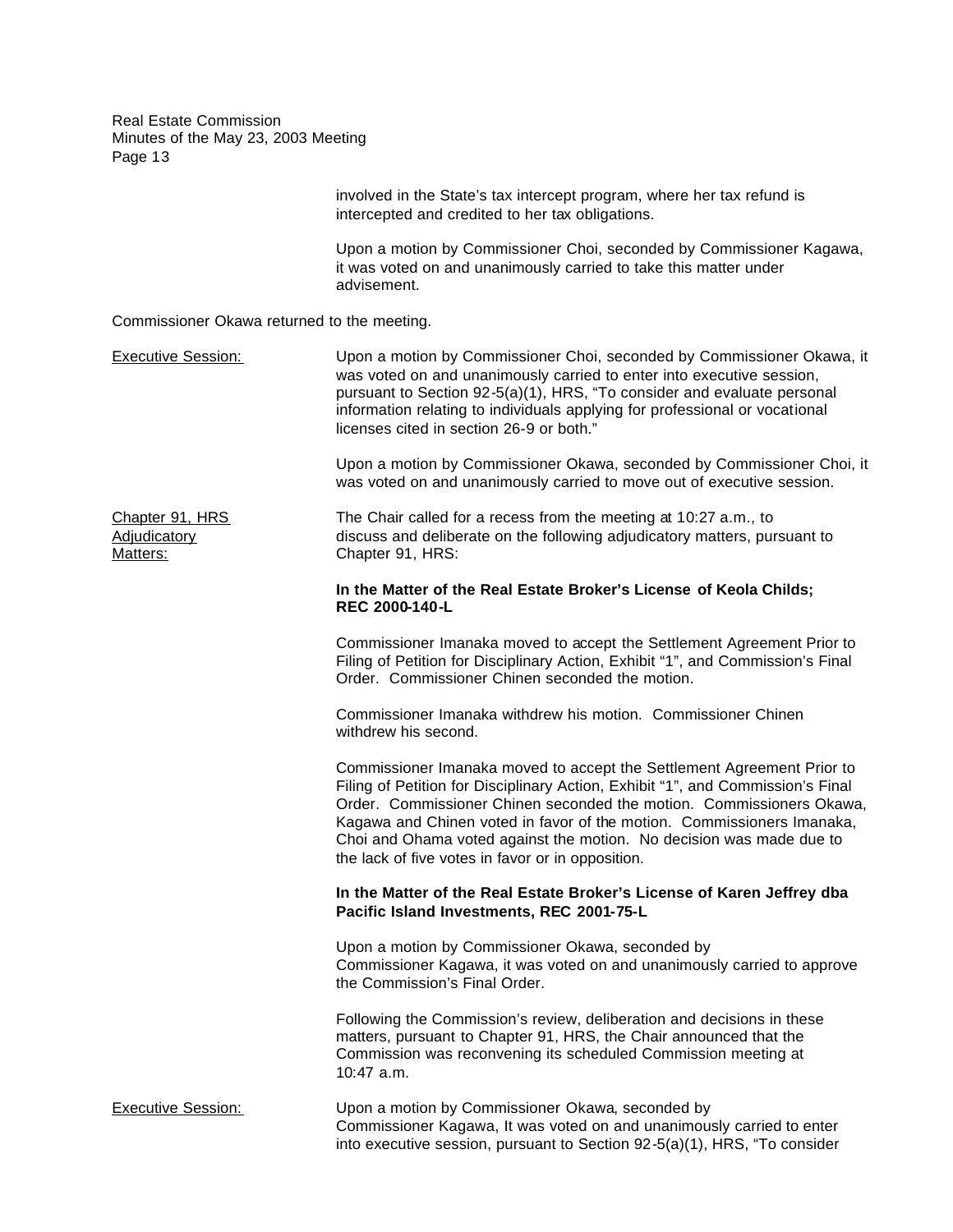> and evaluate personal information relating to individuals applying for professional or vocational licenses cited in section 26-9 or both."

Upon a motion by Commissioner Imanaka, seconded by Commissioner Choi, it was voted on and unanimously carried to move out of executive session.

#### Licensing – **William Cittadino**

After a review of the information submitted by the applicant, Commissioner Choi moved to approve the real estate salesperson's license of William Cittadino. Commissioner Kagawa seconded the motion. The motion was voted on and unanimously carried.

#### **John P. Connors**

After a review of the information submitted by the applicant, Commissioner Choi moved to approve the real estate salesperson's license of John P. Connors. Commissioner Imanaka seconded the motion. The motion was voted on and unanimously carried.

#### **Louis W. A. C. Niheu**

After a review of the information presented by the applicant, Commissioner Okawa moved to approve the real estate salesperson's license application of Louis W. A. C. Niheu. Commissioner Imanaka seconded the motion. Commissioners Imanaka, Okawa, Choi, Kagawa and Chinen voted in favor of the motion. Commissioner Ohama voted against the motion. The motion was carried.

#### **James G. Louis**

After a review of the information presented by the applicant, Commissioner Kagawa moved to approve the real estate salesperson's license application of James G. Louis. Commissioner Okawa seconded the motion. The motion was voted on and unanimously carried.

#### **Dorothy S. Fischer**

After a review of the information presented by the applicant, Commissioner Imanaka moved to deny the real estate salesperson's license application of Dorothy S. Fischer, pursuant to HRS §§467-8(3), 436B-19(1),(8) and(12). Commissioner Choi seconded the motion. The motion was voted on and unanimously carried.

#### **Aloha K. K. Fontes**

Commissioner Okawa recused herself from the meeting.

After a review of the information presented by the applicant, Commissioner Imanaka moved to deny the real estate salesperson's license application of Aloha K. K. Fontes unless the applicant submits, within 60 calendar days, written proof of payment, an approved written payment plan, or written proof of discharge from the Internal Revenue Service and the

Applications: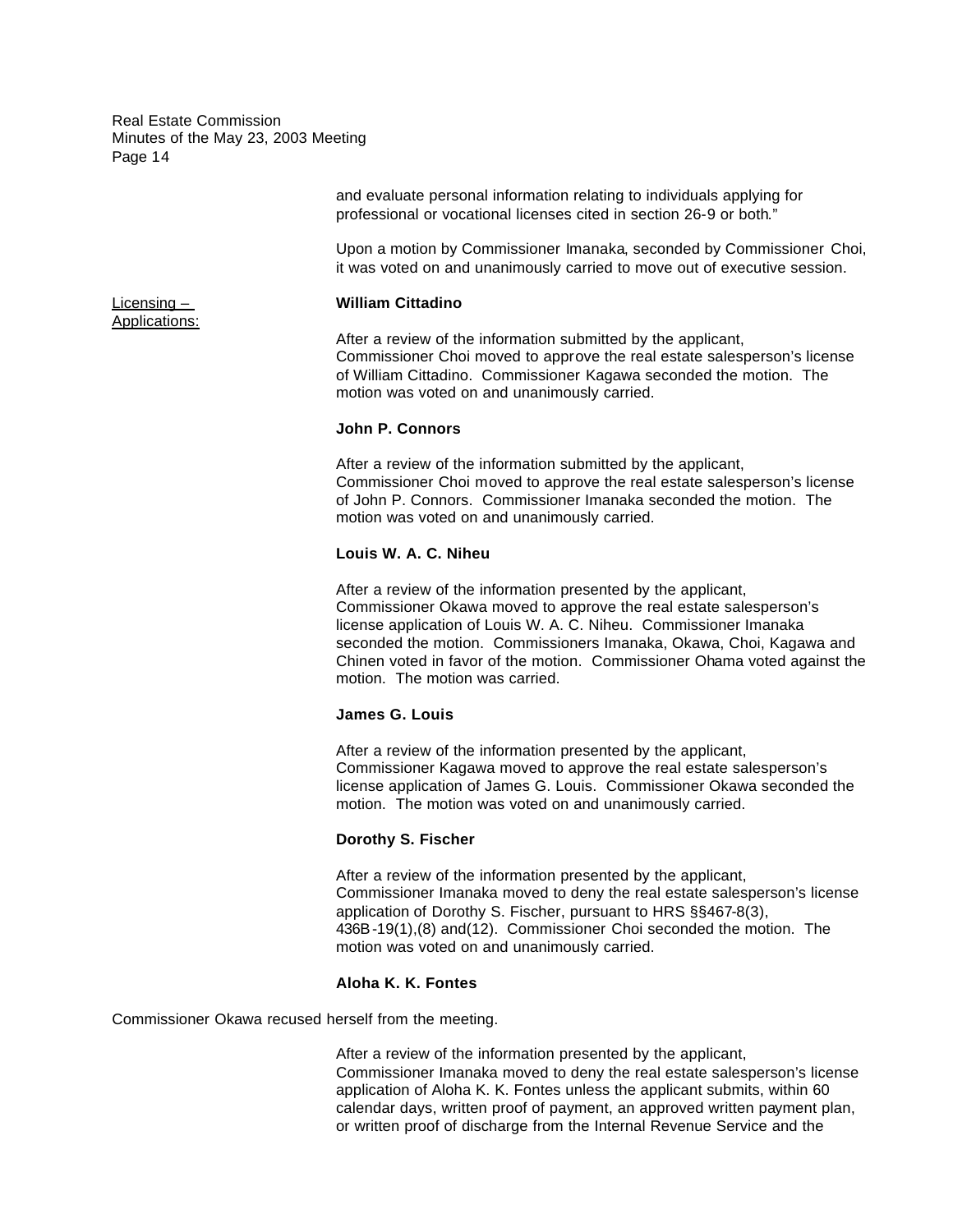> State of Hawaii, Department of Taxation for all outstanding tax obligations. Commissioner Choi seconded the motion. The motion was voted on and carried.

Commissioner Okawa returned to the meeting.

| Next Meeting: | Friday, June 27, 2003<br>$9:00$ a.m.<br>Kapuaiwa Room<br>HRH Princess Victoria Kamamalu Building<br>1010 Richards Street, Second Floor<br>Honolulu, Hawaii |
|---------------|------------------------------------------------------------------------------------------------------------------------------------------------------------|
| Adjournment:  | With no further business to discuss, the Chair adjourned the meeting at<br>$10:57$ a.m.                                                                    |

Reviewed and approved by:

/s/ Alan Taniguchi Alan Taniguchi Executive Officer

### June 27, 2003 Date

[ X ] Approved as circulated.

[ ] Approved with corrections; see minutes of \_\_\_\_\_\_\_\_\_\_\_\_\_\_\_\_ meeting.

AT/isk/05302003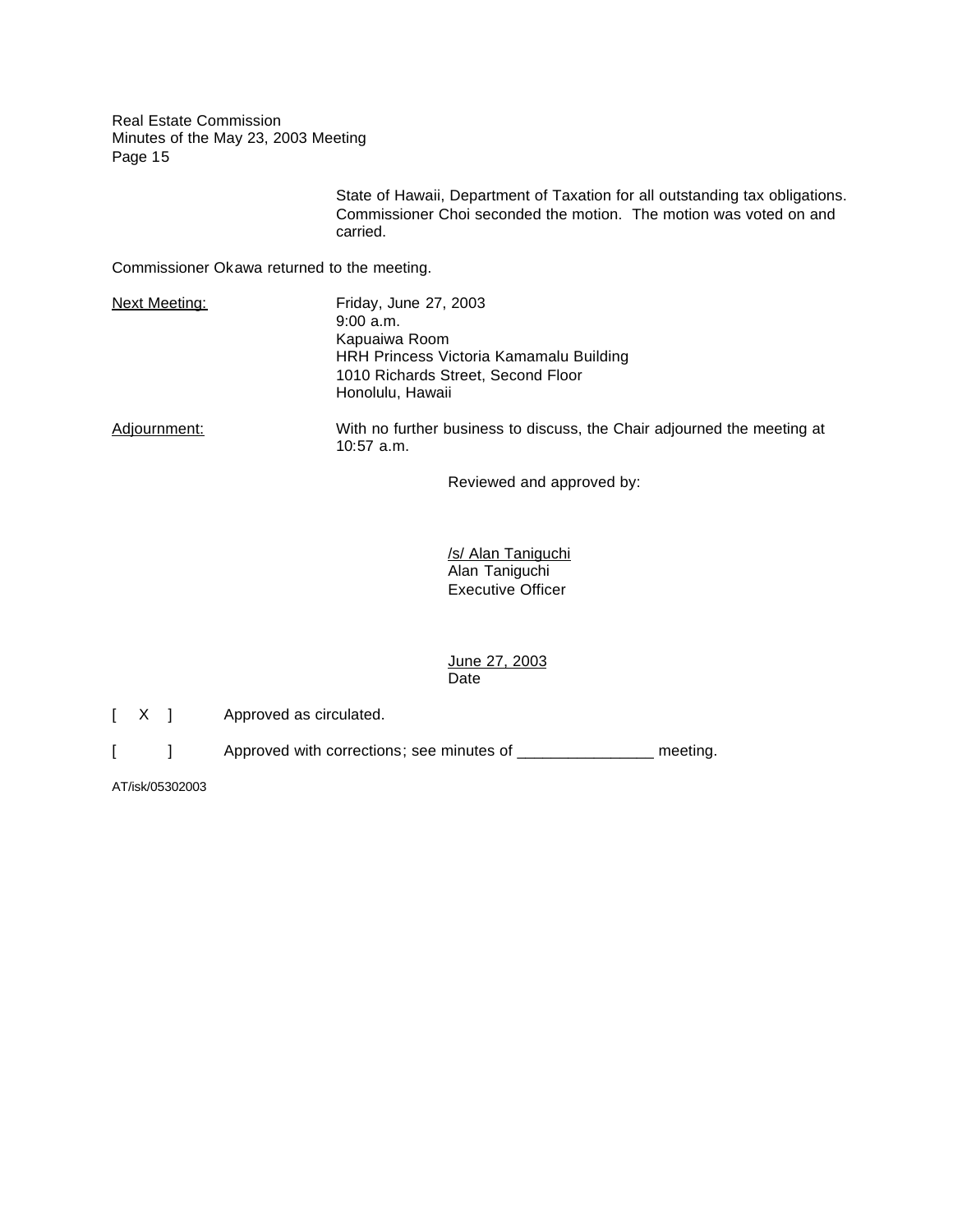# APPROVED APPLICATIONS FOR REAL ESTATE REAL ESTATE COMMISSION MEETING ON MAY 23, 2003

| Makena Wailea Real Estate Inc.<br>04/07/03<br>Kanaki Tamaki, PB<br>West Pacific Properties Inc.<br>04/23/03<br>Christina E. Butler, PB<br>04/22/03<br>Staples Realty, Inc.<br>Paul A. Staples, PB<br>Island Heritage Realty Inc.<br>05/08/03<br>Daniel J. Pacheco, Jr., PB<br>A Real Estate Concern of Hawaii Inc.<br>04/30/03<br>Arnold Rabin, PB<br>DTF, Inc., Century 21 Liberty Homes<br>04/29/03<br>Douglas T. Fortner, PB<br><b>Brokers – Limited Liability Companies and Partnerships</b><br><b>Effective Date</b><br>Pier Management - Hawaii, LLC<br>04/07/03<br>Riley K. Hakoda, PB<br>05/01/03<br><b>Ridge Realty Rentals, LLC</b><br>Jack H. Nowell, PB<br><b>Brokers – Sole Proprietor</b><br><b>Effective Date</b><br>Mark S. Glen<br>03/27/03<br>04/01/03<br><b>Beatrice Bowman</b><br>Roland W. Eaker<br>04/03/03<br>Sandra T. Bell<br>04/08/03<br>04/17/03<br>Cliff A. McCluney, IV<br>04/21/03<br><b>Gary Sylvern</b><br>Ghislaine O. Beaudoin<br>04/22/03<br>04/17/03<br>Jack S. Fisher, IsleOfMaui.Com Realty<br><b>Trade Name</b><br><b>Effective Date</b><br>Richard Kealii Derrickson, Lanai Realty<br>04/25/03<br>Lily Yankovski, Sister Lily Realty<br>04/28/03<br>Wesley S. Bentley, Bentley & Associates<br>04/30/03<br>Edwina A. C. Wong, Pacific Real Estate Investment<br>05/08/03<br>Morgen M. E. Bahurinsky, Morgen Realty of Hilo<br>05/08/03<br><b>Branch Office</b><br><b>Effective Date</b><br><b>Heyer &amp; Associates LLC</b><br>04/07/03<br>Hisako Frohlich, PB<br>CBI Inc., Grubb & Ellis/CBI<br>04/10/03<br>Jackson Nakasone, PB | Brokers – Corporations and Partnerships | <b>Effective Date</b> |
|----------------------------------------------------------------------------------------------------------------------------------------------------------------------------------------------------------------------------------------------------------------------------------------------------------------------------------------------------------------------------------------------------------------------------------------------------------------------------------------------------------------------------------------------------------------------------------------------------------------------------------------------------------------------------------------------------------------------------------------------------------------------------------------------------------------------------------------------------------------------------------------------------------------------------------------------------------------------------------------------------------------------------------------------------------------------------------------------------------------------------------------------------------------------------------------------------------------------------------------------------------------------------------------------------------------------------------------------------------------------------------------------------------------------------------------------------------------------------------------------------------------------------------------------------------------------------|-----------------------------------------|-----------------------|
|                                                                                                                                                                                                                                                                                                                                                                                                                                                                                                                                                                                                                                                                                                                                                                                                                                                                                                                                                                                                                                                                                                                                                                                                                                                                                                                                                                                                                                                                                                                                                                            |                                         |                       |
|                                                                                                                                                                                                                                                                                                                                                                                                                                                                                                                                                                                                                                                                                                                                                                                                                                                                                                                                                                                                                                                                                                                                                                                                                                                                                                                                                                                                                                                                                                                                                                            |                                         |                       |
|                                                                                                                                                                                                                                                                                                                                                                                                                                                                                                                                                                                                                                                                                                                                                                                                                                                                                                                                                                                                                                                                                                                                                                                                                                                                                                                                                                                                                                                                                                                                                                            |                                         |                       |
|                                                                                                                                                                                                                                                                                                                                                                                                                                                                                                                                                                                                                                                                                                                                                                                                                                                                                                                                                                                                                                                                                                                                                                                                                                                                                                                                                                                                                                                                                                                                                                            |                                         |                       |
|                                                                                                                                                                                                                                                                                                                                                                                                                                                                                                                                                                                                                                                                                                                                                                                                                                                                                                                                                                                                                                                                                                                                                                                                                                                                                                                                                                                                                                                                                                                                                                            |                                         |                       |
|                                                                                                                                                                                                                                                                                                                                                                                                                                                                                                                                                                                                                                                                                                                                                                                                                                                                                                                                                                                                                                                                                                                                                                                                                                                                                                                                                                                                                                                                                                                                                                            |                                         |                       |
|                                                                                                                                                                                                                                                                                                                                                                                                                                                                                                                                                                                                                                                                                                                                                                                                                                                                                                                                                                                                                                                                                                                                                                                                                                                                                                                                                                                                                                                                                                                                                                            |                                         |                       |
|                                                                                                                                                                                                                                                                                                                                                                                                                                                                                                                                                                                                                                                                                                                                                                                                                                                                                                                                                                                                                                                                                                                                                                                                                                                                                                                                                                                                                                                                                                                                                                            |                                         |                       |
|                                                                                                                                                                                                                                                                                                                                                                                                                                                                                                                                                                                                                                                                                                                                                                                                                                                                                                                                                                                                                                                                                                                                                                                                                                                                                                                                                                                                                                                                                                                                                                            |                                         |                       |
|                                                                                                                                                                                                                                                                                                                                                                                                                                                                                                                                                                                                                                                                                                                                                                                                                                                                                                                                                                                                                                                                                                                                                                                                                                                                                                                                                                                                                                                                                                                                                                            |                                         |                       |
|                                                                                                                                                                                                                                                                                                                                                                                                                                                                                                                                                                                                                                                                                                                                                                                                                                                                                                                                                                                                                                                                                                                                                                                                                                                                                                                                                                                                                                                                                                                                                                            |                                         |                       |
|                                                                                                                                                                                                                                                                                                                                                                                                                                                                                                                                                                                                                                                                                                                                                                                                                                                                                                                                                                                                                                                                                                                                                                                                                                                                                                                                                                                                                                                                                                                                                                            |                                         |                       |
|                                                                                                                                                                                                                                                                                                                                                                                                                                                                                                                                                                                                                                                                                                                                                                                                                                                                                                                                                                                                                                                                                                                                                                                                                                                                                                                                                                                                                                                                                                                                                                            |                                         |                       |
|                                                                                                                                                                                                                                                                                                                                                                                                                                                                                                                                                                                                                                                                                                                                                                                                                                                                                                                                                                                                                                                                                                                                                                                                                                                                                                                                                                                                                                                                                                                                                                            |                                         |                       |
|                                                                                                                                                                                                                                                                                                                                                                                                                                                                                                                                                                                                                                                                                                                                                                                                                                                                                                                                                                                                                                                                                                                                                                                                                                                                                                                                                                                                                                                                                                                                                                            |                                         |                       |
|                                                                                                                                                                                                                                                                                                                                                                                                                                                                                                                                                                                                                                                                                                                                                                                                                                                                                                                                                                                                                                                                                                                                                                                                                                                                                                                                                                                                                                                                                                                                                                            |                                         |                       |
|                                                                                                                                                                                                                                                                                                                                                                                                                                                                                                                                                                                                                                                                                                                                                                                                                                                                                                                                                                                                                                                                                                                                                                                                                                                                                                                                                                                                                                                                                                                                                                            |                                         |                       |
|                                                                                                                                                                                                                                                                                                                                                                                                                                                                                                                                                                                                                                                                                                                                                                                                                                                                                                                                                                                                                                                                                                                                                                                                                                                                                                                                                                                                                                                                                                                                                                            |                                         |                       |
|                                                                                                                                                                                                                                                                                                                                                                                                                                                                                                                                                                                                                                                                                                                                                                                                                                                                                                                                                                                                                                                                                                                                                                                                                                                                                                                                                                                                                                                                                                                                                                            |                                         |                       |
|                                                                                                                                                                                                                                                                                                                                                                                                                                                                                                                                                                                                                                                                                                                                                                                                                                                                                                                                                                                                                                                                                                                                                                                                                                                                                                                                                                                                                                                                                                                                                                            |                                         |                       |
|                                                                                                                                                                                                                                                                                                                                                                                                                                                                                                                                                                                                                                                                                                                                                                                                                                                                                                                                                                                                                                                                                                                                                                                                                                                                                                                                                                                                                                                                                                                                                                            |                                         |                       |
|                                                                                                                                                                                                                                                                                                                                                                                                                                                                                                                                                                                                                                                                                                                                                                                                                                                                                                                                                                                                                                                                                                                                                                                                                                                                                                                                                                                                                                                                                                                                                                            |                                         |                       |
|                                                                                                                                                                                                                                                                                                                                                                                                                                                                                                                                                                                                                                                                                                                                                                                                                                                                                                                                                                                                                                                                                                                                                                                                                                                                                                                                                                                                                                                                                                                                                                            |                                         |                       |
|                                                                                                                                                                                                                                                                                                                                                                                                                                                                                                                                                                                                                                                                                                                                                                                                                                                                                                                                                                                                                                                                                                                                                                                                                                                                                                                                                                                                                                                                                                                                                                            |                                         |                       |
|                                                                                                                                                                                                                                                                                                                                                                                                                                                                                                                                                                                                                                                                                                                                                                                                                                                                                                                                                                                                                                                                                                                                                                                                                                                                                                                                                                                                                                                                                                                                                                            |                                         |                       |
|                                                                                                                                                                                                                                                                                                                                                                                                                                                                                                                                                                                                                                                                                                                                                                                                                                                                                                                                                                                                                                                                                                                                                                                                                                                                                                                                                                                                                                                                                                                                                                            |                                         |                       |
|                                                                                                                                                                                                                                                                                                                                                                                                                                                                                                                                                                                                                                                                                                                                                                                                                                                                                                                                                                                                                                                                                                                                                                                                                                                                                                                                                                                                                                                                                                                                                                            |                                         |                       |
|                                                                                                                                                                                                                                                                                                                                                                                                                                                                                                                                                                                                                                                                                                                                                                                                                                                                                                                                                                                                                                                                                                                                                                                                                                                                                                                                                                                                                                                                                                                                                                            |                                         |                       |
|                                                                                                                                                                                                                                                                                                                                                                                                                                                                                                                                                                                                                                                                                                                                                                                                                                                                                                                                                                                                                                                                                                                                                                                                                                                                                                                                                                                                                                                                                                                                                                            |                                         |                       |
|                                                                                                                                                                                                                                                                                                                                                                                                                                                                                                                                                                                                                                                                                                                                                                                                                                                                                                                                                                                                                                                                                                                                                                                                                                                                                                                                                                                                                                                                                                                                                                            |                                         |                       |
|                                                                                                                                                                                                                                                                                                                                                                                                                                                                                                                                                                                                                                                                                                                                                                                                                                                                                                                                                                                                                                                                                                                                                                                                                                                                                                                                                                                                                                                                                                                                                                            |                                         |                       |
|                                                                                                                                                                                                                                                                                                                                                                                                                                                                                                                                                                                                                                                                                                                                                                                                                                                                                                                                                                                                                                                                                                                                                                                                                                                                                                                                                                                                                                                                                                                                                                            |                                         |                       |
|                                                                                                                                                                                                                                                                                                                                                                                                                                                                                                                                                                                                                                                                                                                                                                                                                                                                                                                                                                                                                                                                                                                                                                                                                                                                                                                                                                                                                                                                                                                                                                            |                                         |                       |
|                                                                                                                                                                                                                                                                                                                                                                                                                                                                                                                                                                                                                                                                                                                                                                                                                                                                                                                                                                                                                                                                                                                                                                                                                                                                                                                                                                                                                                                                                                                                                                            |                                         |                       |
|                                                                                                                                                                                                                                                                                                                                                                                                                                                                                                                                                                                                                                                                                                                                                                                                                                                                                                                                                                                                                                                                                                                                                                                                                                                                                                                                                                                                                                                                                                                                                                            |                                         |                       |
|                                                                                                                                                                                                                                                                                                                                                                                                                                                                                                                                                                                                                                                                                                                                                                                                                                                                                                                                                                                                                                                                                                                                                                                                                                                                                                                                                                                                                                                                                                                                                                            |                                         |                       |
|                                                                                                                                                                                                                                                                                                                                                                                                                                                                                                                                                                                                                                                                                                                                                                                                                                                                                                                                                                                                                                                                                                                                                                                                                                                                                                                                                                                                                                                                                                                                                                            |                                         |                       |
|                                                                                                                                                                                                                                                                                                                                                                                                                                                                                                                                                                                                                                                                                                                                                                                                                                                                                                                                                                                                                                                                                                                                                                                                                                                                                                                                                                                                                                                                                                                                                                            |                                         |                       |
|                                                                                                                                                                                                                                                                                                                                                                                                                                                                                                                                                                                                                                                                                                                                                                                                                                                                                                                                                                                                                                                                                                                                                                                                                                                                                                                                                                                                                                                                                                                                                                            |                                         |                       |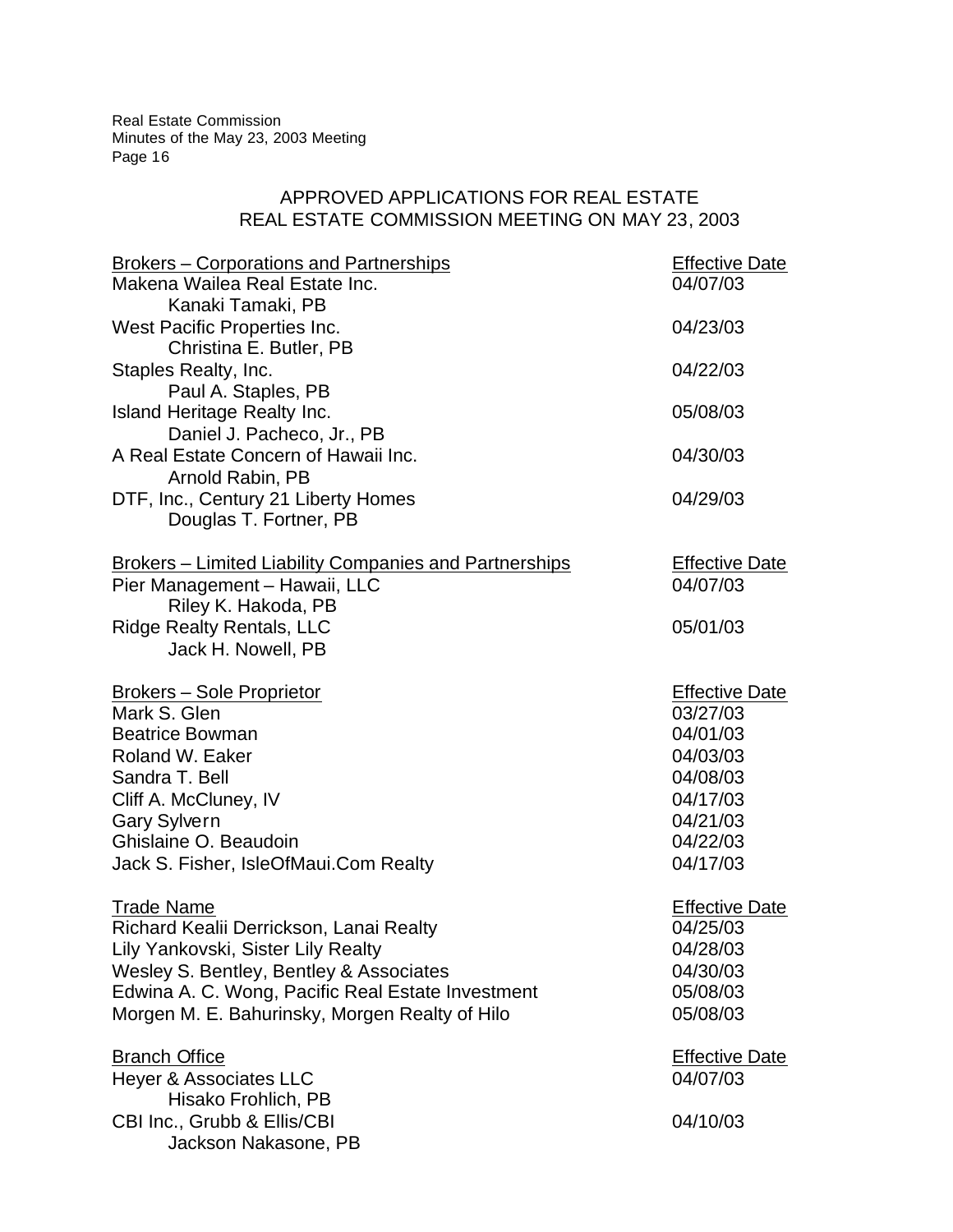| Minutes of the May 23, 2003 Meeting<br>Page 17            |                        |
|-----------------------------------------------------------|------------------------|
| <b>Branch Office</b>                                      | <b>Effective Date</b>  |
| Carol Ball Inc., Carol Ball & Associates                  | 04/21/03               |
| Carol Ball, PB                                            |                        |
| A & B Properties Inc.                                     | 04/21/03               |
| Norbert Buelsing, PB                                      |                        |
| Equivalency to Uniform Section of Examination Certificate | <b>Expiration Date</b> |
| <b>Rebekah Yglesias</b>                                   | 04/15/05               |
| Kendra Dawn Rensen                                        | 04/15/05               |
| Charles J. Basil                                          | 04/15/05               |
| <b>Kory Quinn</b>                                         | 04/15/05               |
| Benjamin J. Dunn                                          | 04/17/05               |
| <b>Brian Armbruster</b>                                   | 04/17/05               |
| <b>Bobbie Gail Fritz</b>                                  | 04/17/05               |
| Nancy Osako                                               | 04/17/05               |
| Elizabeth (Liz) C. Weston                                 | 04/17/05               |
| <b>Barbara Lee Bass</b>                                   | 04/17/05               |
| <b>Charles Brian Panzer</b>                               | 04/21/05               |
| Janice M. Siciliano                                       | 04/29/05               |
| Cara Corinne Chilson                                      | 04/29/05               |
| Scott W. Anderson                                         | 04/29/05               |
| <b>Michael Sisco</b>                                      | 04/29/05               |
| Paula Irene Wilson                                        | 04/29/05               |
| Jennifer Jeri Groh                                        | 04/29/05               |
| <b>Alan Fredrick Dahl</b>                                 | 04/29/05               |
| Lance Peto                                                | 04/29/05               |
| George L. Glenn                                           | 04/30/05               |
| Teresa M. Lavagnino                                       | 04/30/05               |
| <b>Susan Stone</b>                                        | 04/30/05               |
| <b>Kenneth Mohundro</b>                                   | 04/30/05               |
| David R. Wecker                                           | 05/05/05               |
| Curtis R. Hall                                            | 05/09/05               |
| <b>Coleen Marie Murphy</b>                                | 05/12/05               |
| <b>Educational Equivalency Certificate</b>                | <b>Expiration Date</b> |
| Rebekah Yglesias                                          | 04/15/05               |
| Kendra Dawn Rensen                                        | 04/15/05               |
| Charles J. Basil                                          | 04/15/05               |
| <b>Christine Ann Crowder</b>                              | 04/15/05               |
| <b>Richard Thomas Pafundi</b>                             | 04/15/05               |
| Benjamin J. Dunn                                          | 04/17/05               |
| <b>Brian Armbruster</b>                                   | 04/17/05               |
| <b>Bobbie Gail Fritz</b>                                  | 04/17/05               |
| Nancy Osako                                               | 04/17/05               |
| Elizabeth (Liz) C. Weston                                 | 04/17/05               |
| <b>Barbara Lee Bass</b>                                   | 04/17/05               |

Real Estate Commission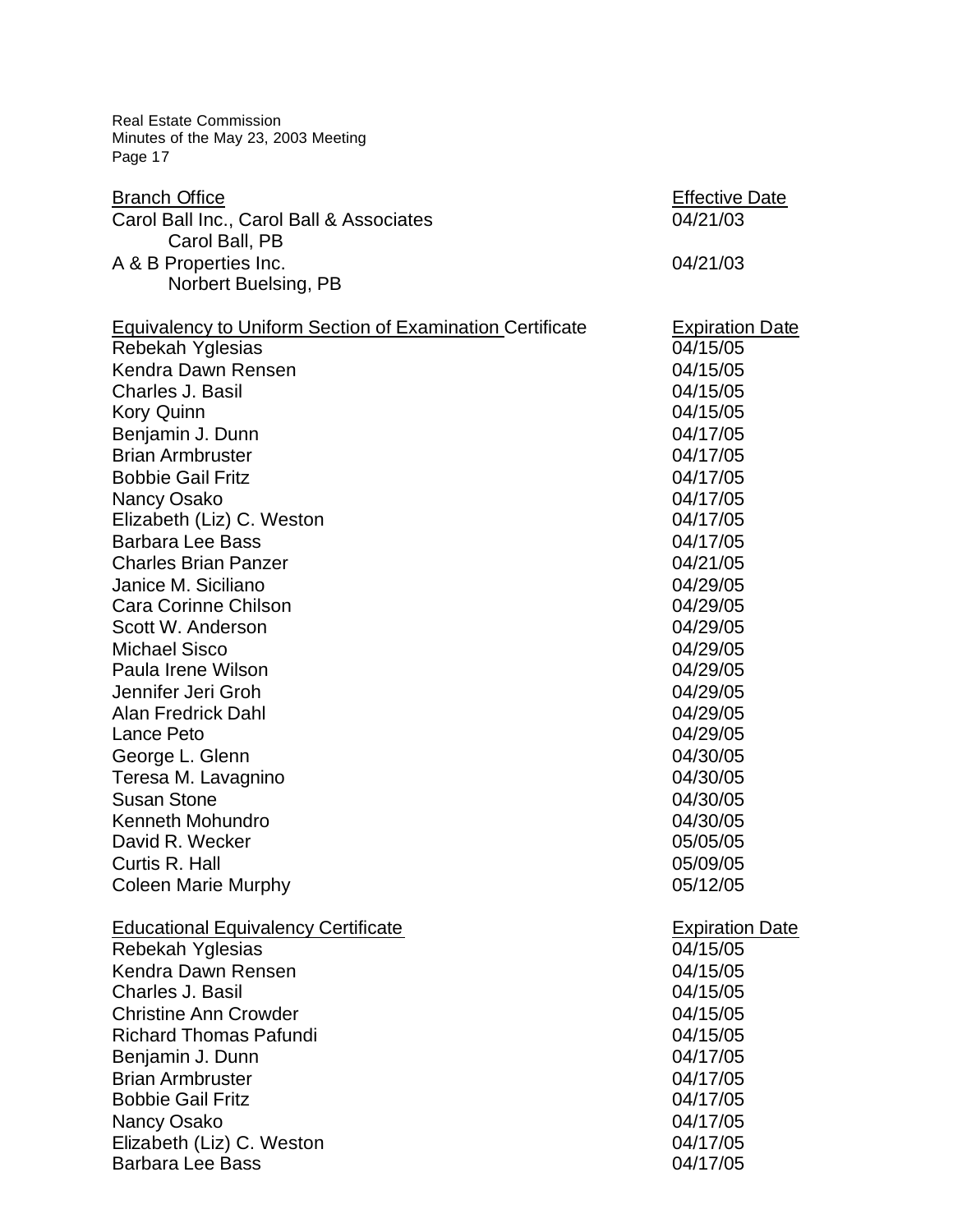| <b>Educational Equivalency Certificate</b>                       | <b>Expiration Date</b>             |
|------------------------------------------------------------------|------------------------------------|
| <b>Charles Brian Panzer</b>                                      | 04/21/05                           |
| Janice M. Siciliano                                              | 04/29/05                           |
| Cara Corinne Chilson                                             | 04/29/05                           |
| Scott W. Anderson                                                | 04/29/05                           |
| <b>Amber Lee Tucker</b>                                          | 04/29/05                           |
| Nancy Jayne McCready-Lins                                        | 04/29/05                           |
| <b>Jeff David Nelson</b>                                         | 04/29/05                           |
| <b>Michael Sisco</b>                                             | 04/29/05                           |
| Paula Irene Wilson                                               | 04/29/05                           |
| Jennifer Jeri Groh                                               | 04/29/05                           |
| <b>Alan Fredrick Dahl</b>                                        | 04/29/05                           |
| Jamie M. Inayoshi                                                | 04/29/05                           |
| Lance Peto                                                       | 04/29/05                           |
| George L. Glenn                                                  | 04/30/05                           |
| Teresa M. Lavagnino                                              | 04/30/05                           |
| <b>Susan Stone</b>                                               | 04/30/05                           |
| <b>Kenneth Mohundro</b>                                          | 04/30/05                           |
| David R. Wecker                                                  | 05/05/05                           |
| <b>Theodore Deuel</b>                                            | 05/05/05                           |
| Curtis R. Hall                                                   | 05/09/05                           |
| <b>Marlene Paula Calvello</b>                                    | 05/09/05                           |
| <b>Coleen Marie Murphy</b>                                       | 05/12/05                           |
|                                                                  |                                    |
| <b>Jenifer Bradley</b>                                           | 05/12/05                           |
|                                                                  |                                    |
| Real Estate Broker Experience Certificate                        | <b>Expiration Date</b>             |
| Candice J. Morgan                                                | 04/15/05                           |
| <b>Vincent Lao</b>                                               | 04/15/05                           |
| Dean R. Gilpin                                                   | 04/15/05                           |
| Malia L. Jackson                                                 | 04/16/05                           |
| Benjamin J. Dunn                                                 | 04/17/05                           |
| Clorinda K. S. M. Conching                                       | 04/17/05                           |
| Kelly Ann Wakayama                                               | 04/17/05                           |
| Helen U. Simutis                                                 | 04/17/05                           |
| Nancy Osako                                                      | 04/17/05                           |
| Karen E. Gremp                                                   | 04/23/05                           |
| J. L. Gremp                                                      | 04/23/05                           |
|                                                                  |                                    |
| Real Estate Broker Experience Certificate<br>Janice M. Siciliano | <b>Expiration Date</b><br>04/29/05 |
| Steven D. Marcotte                                               | 04/29/05                           |
| James B. (Jim) Aiton                                             | 04/29/05                           |
| Barbara T. Erskine                                               | 04/29/05                           |
| <b>Michael Sisco</b>                                             | 04/29/05                           |
| Lance Peto                                                       | 04/29/05                           |